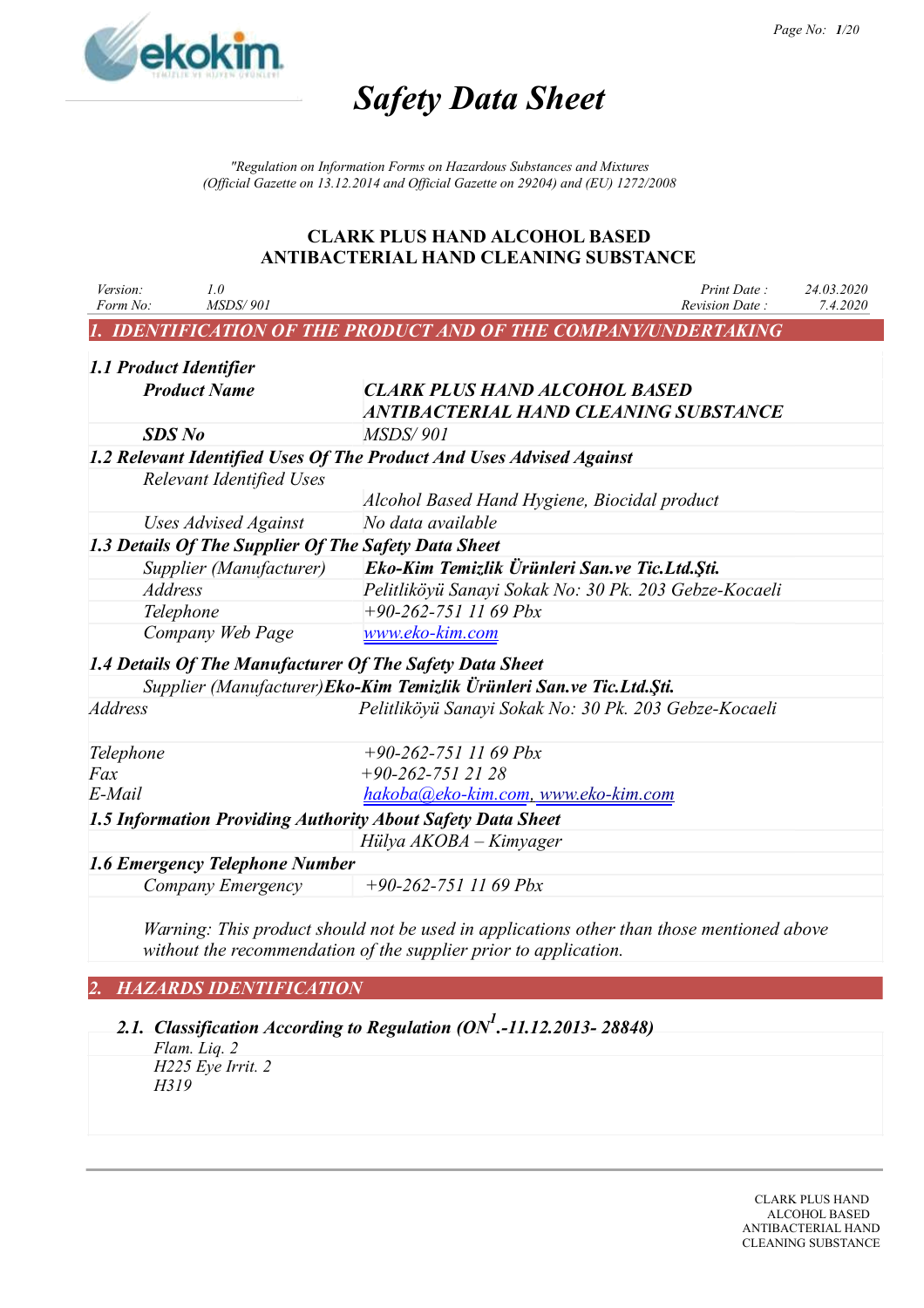

*"Regulation on Information Forms on Hazardous Substances and Mixtures (Official Gazette on 13.12.2014 and Official Gazette on 29204) and (EU) 1272/2008*

### **CLARK PLUS HAND ALCOHOL BASED ANTIBACTERIAL HAND CLEANING SUBSTANCE**

| Version: | <i>MSDS/ 901</i>    | Print Date     | 24.03.2020 |
|----------|---------------------|----------------|------------|
| Form No: |                     | Revision Date: | 7.4.2020   |
|          | 2.2. Label Elements |                |            |

*2.2.1. Labeling According to Regulation (RG.-11.12.2013- 28848) Hazard Pictograms*



| <b>Signal Word</b>         | Danger                                                                      |
|----------------------------|-----------------------------------------------------------------------------|
| <b>Hazard Statement(s)</b> |                                                                             |
| H225                       | Highly flammable liquid and vapour.                                         |
| H319                       | Causes serious eye irritation.                                              |
| <b>General</b>             |                                                                             |
|                            |                                                                             |
|                            |                                                                             |
| <b>Intervention</b>        |                                                                             |
| <b>P210</b>                | Keep away from heat / sparks / flames / hot surfaces. -No smoking.          |
| P <sub>243</sub>           | Statik boşalmaya karşı önleyici tedbirler alın.                             |
| P <sub>242</sub>           | Use only non-flammable tools.                                               |
| <b>P280</b>                | Wear protective gloves / protective clothing / eye protection / face        |
|                            | protection.                                                                 |
| <b>Response</b>            |                                                                             |
| $P305 + P351 + P338$       |                                                                             |
|                            | IF IN EYES: Rinse carefully with water for several minutes. Remove          |
|                            | contact lenses if fitted and easy to do. Continue rinsing                   |
| $P370 + P378$              | For extinguishing in case of fire; use water spray, alcohol-resistant foam, |
|                            | dry chemical or carbon dioxide                                              |
| $P303 + P361 + P353$       | IF IT IS IN CONTACT WITH LEATHER; Take off all contaminated                 |
|                            | clothing immediately. Rinse your skin with water                            |
| $P305 + P351 + P338$       | IF IN EYES: Rinse carefully with water for several minutes. Remove          |
|                            | contact lenses if fitted and easy to do. Continue rinsing                   |
| <b>Storage</b>             |                                                                             |
| $\overline{\phantom{a}}$   |                                                                             |
| <b>Disposal</b>            |                                                                             |
| <b>P501</b>                | Dispose of containers and contents according to local and national          |
|                            | regulations by licensed recycling or in appropriate waste sites.            |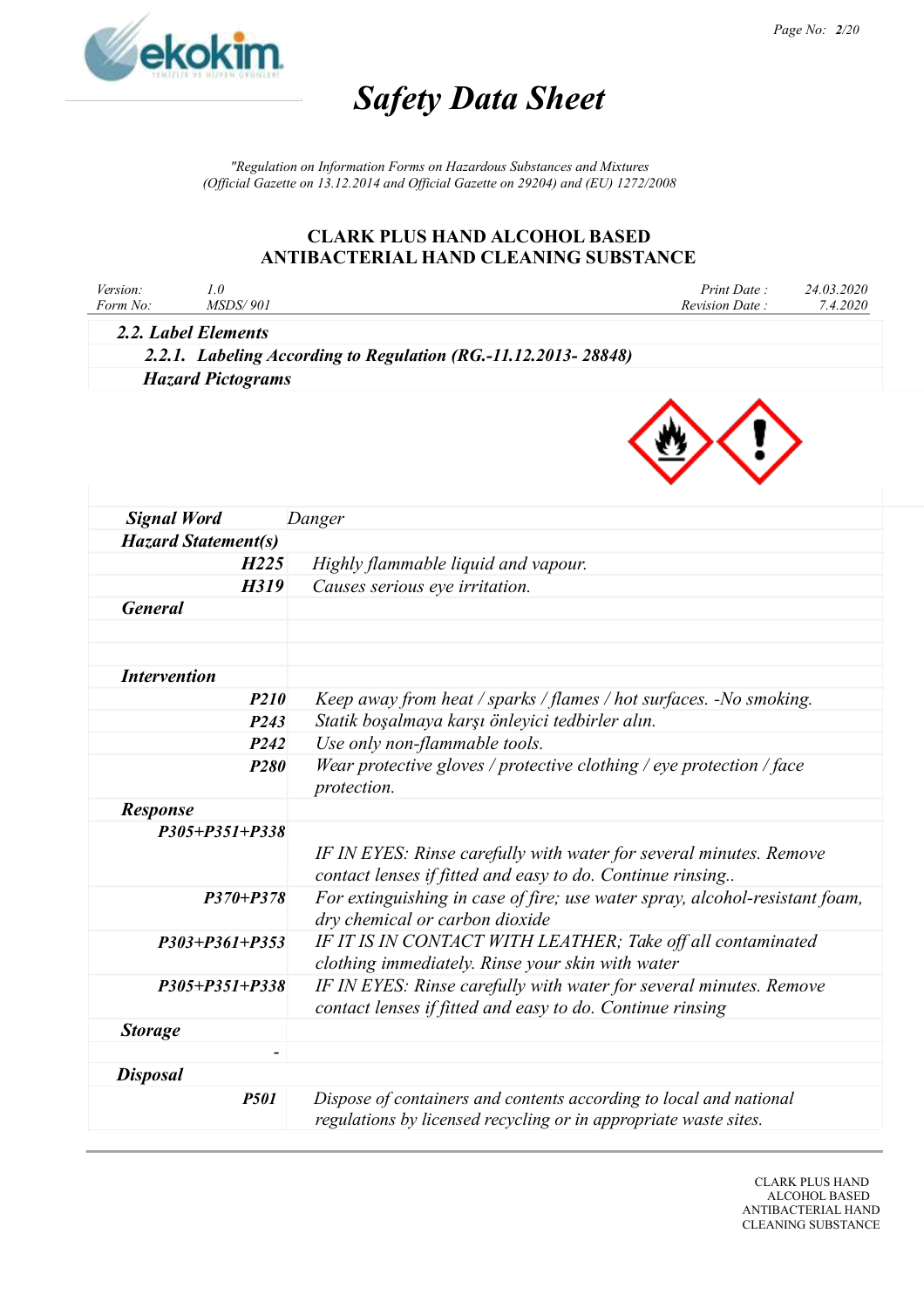

*"Regulation on Information Forms on Hazardous Substances and Mixtures (Official Gazette on 13.12.2014 and Official Gazette on 29204) and (EU) 1272/2008*

# **CLARK PLUS HAND ALCOHOL BASED ANTIBACTERIAL HAND CLEANING SUBSTANCE**

| Version: | 1.U             | Print Date .   | 24.03.2020 |
|----------|-----------------|----------------|------------|
| Form No: | <i>MSDS/901</i> | Revision Date: | 4.2020     |
|          |                 |                |            |

*Supplemental Hazard Information (EU) Statements*

-

# *2.3. Additional Information*

*No information*

# *3. COMPOSITION/INFORMATION ON INGREDIENTS*

#### *3.1 Description Of The Substance*

*The compound product*

#### *3.2* Hazardous ingredients

| <b>J.</b> Tiazaruvus Ingredictius |                                      |                  |                                                                 |  |
|-----------------------------------|--------------------------------------|------------------|-----------------------------------------------------------------|--|
| <b>NAME</b>                       | $EINES2 NO-$<br>CAS <sup>3</sup> NO. | <b>CONTENT %</b> | <b>CLASSIFICATION</b><br>CLP                                    |  |
| Glycerin                          | $200 - 289 - 5$<br>$56 - 81 - 5$     | %0,5             |                                                                 |  |
| Deionized Water                   | 7732-18-5<br>$231 - 791 - 2$         | $55 - 45$        | Hazard has no chemical classification.                          |  |
| Ethyl Alcohol                     | $200 - 578 - 6$<br>$64 - 17 - 5$     | $% 58-63$        | Flam. Lig. $2H225$                                              |  |
| Propan-2-ol                       | $200 - 661 - 7$<br>$67 - 63 - 0$     | $%10-12$         | Flam. Liq. 2 H225<br>Eye Irrit. 2 H319<br><i>STOT SE 3 H336</i> |  |

#### *3.2.1 Additional information*

*M-Factor: Not Specified Specific Concentration Limits: Not Specified*

#### *3.2.2 Additional warnings:*

*All the explanations for damage related to the subject are given in Chapter 16.*

# *4. FIRST AID MEASURES*

#### *4.1 Description of first aid measures*

#### *4.1.1 General information*

*Show this safety data sheet to the doctor in attendance.*

*All do not leave the wounded alone*

*Get medical attention immediately and show this safety data sheet to the doctor.*

*Splashes of fluid can cause serious burns to the eye.*

*Do not give anything by mouth to an unconscious person.*

*Take off contaminated clothing immediately.*

### *4.1.2 Following inhalation*

*If you are exposed to a significant amount, consult a physician. If it is not in the patient's well-informed position, bring the patient to an appropriate position and consult a doctor.*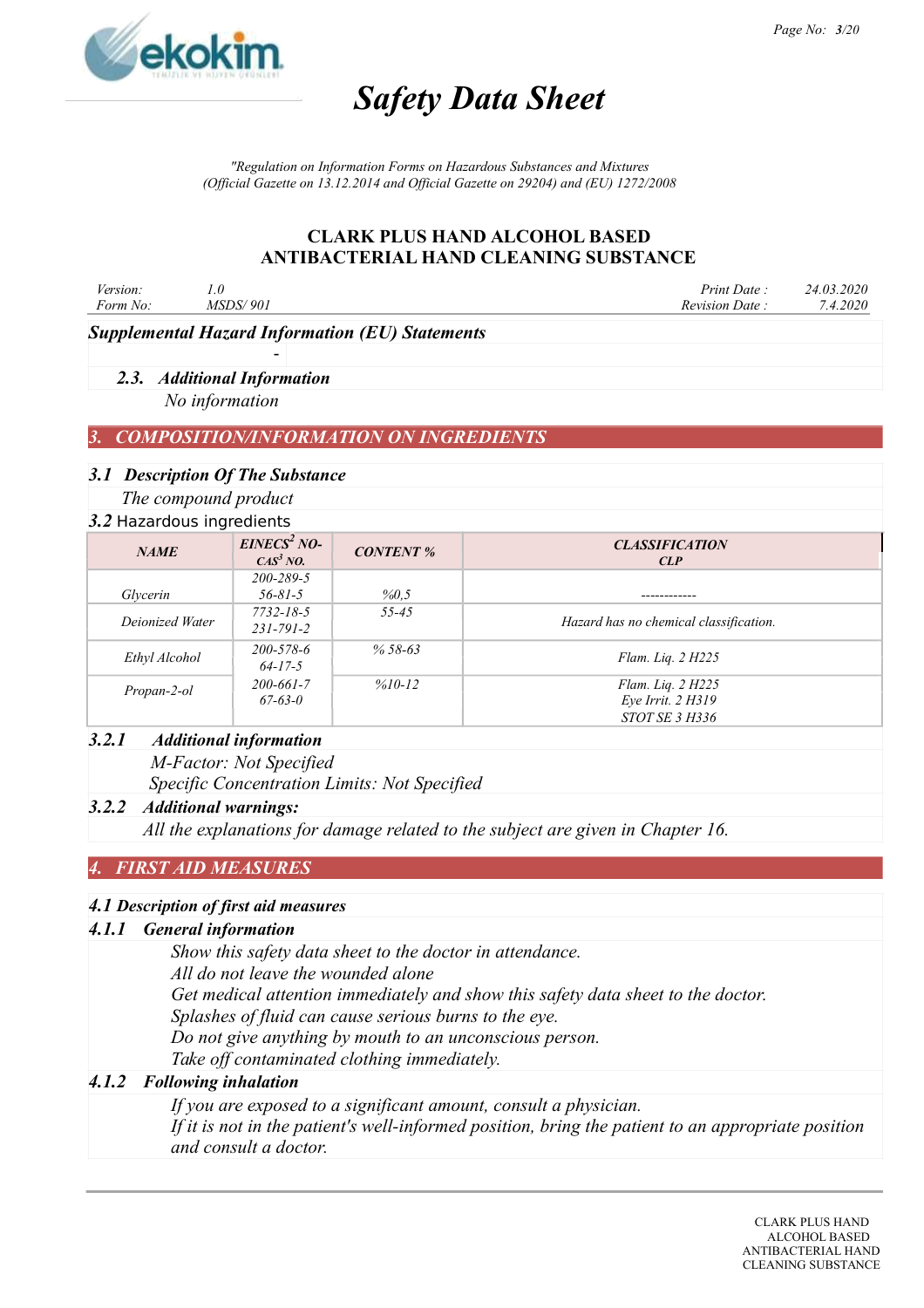

*"Regulation on Information Forms on Hazardous Substances and Mixtures (Official Gazette on 13.12.2014 and Official Gazette on 29204) and (EU) 1272/2008*

### **CLARK PLUS HAND ALCOHOL BASED ANTIBACTERIAL HAND CLEANING SUBSTANCE**

| <i>Version:</i> |                 | Print Date:    | 24.03.2020 |
|-----------------|-----------------|----------------|------------|
| Form No:        | <i>MSDS/901</i> | Revision Date: | 7.4.2020   |

*If fumes or combustion products are inhaled, remove the patient from the affected area, deposit, keep warm and rest. Prosthetics, such as dentures, may occlude the airway and should be removed before beginning the first aid if appropriate. If respiration is stopped, apply artificial respiration, preferably a respiratory mask (air respirator for poisoned persons.*

*Remove the patient from the source it was exposed to and bring it to fresh air. Prostheses, such as dentures, can clog the airway and, where appropriate, should be removed before starting first aid. If breathing is difficult, provide respiratory support or connect to the breathing apparatus. If breathing is stopped, administer artificial respiration, preferably a demand valve (demand-valve) resuscitation mask, balloon mask system (bag-valve mask) pocket mask system should be used.*

# *4.1.3 Following skin contact*

*Immediately remove eyelids and rinse eyes with running water immediately. The eyelids should be kept open and frequently the lower and upper lid should be lifted to ensure that all eyes are washed thoroughly. Get to the hospital or doctor without losing time. Contact lenses should only be removed by qualified personnel after injury from blindfolds. Dirty clothes and shoes are removed. The affected area is washed with soap or plenty of water until all chemical is removed (about 15-20 minutes). Take off contaminated clothing and shoes immediately. Get medical attention if symptoms increase.*

# *4.1.4 Following eye contact*

*Immediately separate the eyelids and wash the eyes with running water immediately. The eyelids should be kept open and the lower and upper eyelids removed frequently to ensure that all sides of the eye are thoroughly washed.*

*Continue eye wash until you are told to stop by the Poison Information Center or doctor, or for at least 15 minutes.*

*Get to the hospital or doctor without wasting time.*

*Contact lenses should only be removed by authorized personnel after injury to the eyes.*

#### *4.1.5 Following ingestion*

*Do not try to vomit the exposed person.*

*Danger of breathing. Spontaneous vomiting may occur when swallowed, but do not induce vomiting. If vomiting comes in, keep the head under the hips and prevent them from going to the lungs. Never give anything to the conscious person Wash your mouth with plenty of water.*

*If there is an unexpected situation, seek medical attention. DO NOT ALLOW VOMITING.*

*First, consult the Poison Information Center or doctor for advice. If vomiting occurs, tilt the patient forward or lean on his left side to open the airway and prevent the vomit from being*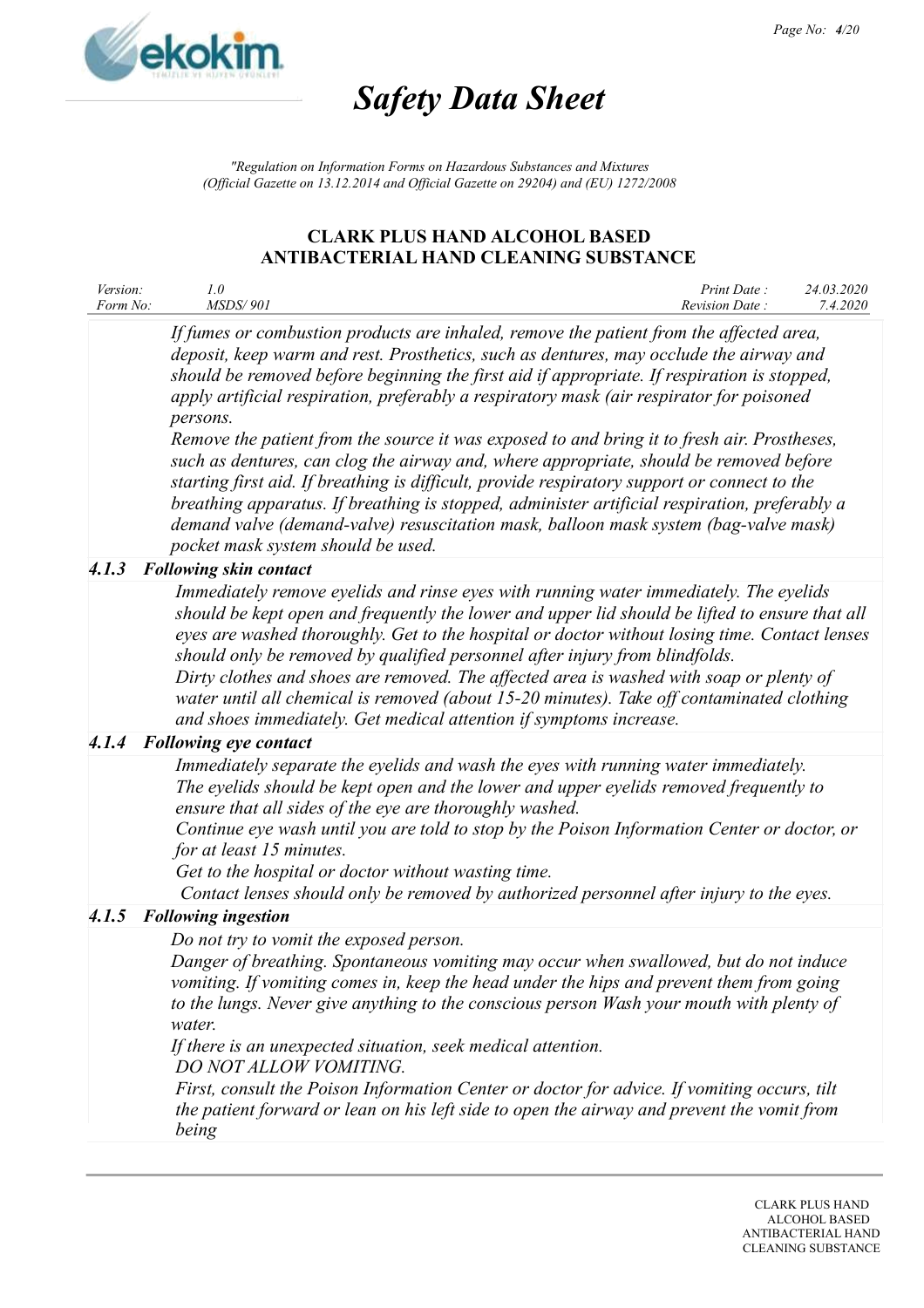

*"Regulation on Information Forms on Hazardous Substances and Mixtures (Official Gazette on 13.12.2014 and Official Gazette on 29204) and (EU) 1272/2008*

| Version:<br>Form No: | 1.0<br><b>MSDS/901</b>                         |                                                                                             | Print Date:<br>Revision Date: | 24.03.2020<br>7.4.2020 |
|----------------------|------------------------------------------------|---------------------------------------------------------------------------------------------|-------------------------------|------------------------|
|                      |                                                | aspirated (head down, if possible) Do not give anything by mouth to an unconscious patient. |                               |                        |
|                      | 4.1.6 Self-protection of the first aider       |                                                                                             |                               |                        |
|                      |                                                | Take precautions applied to general chemistry                                               |                               |                        |
|                      | 4.1.7 Notes for the doctor                     |                                                                                             |                               |                        |
|                      | Treat symptomatically.                         |                                                                                             |                               |                        |
|                      |                                                | 4.2 Significant Signs and Implications of Acute and Postdose                                |                               |                        |
|                      |                                                | In case of inhalation There is no danger identified.                                        |                               |                        |
|                      |                                                | Skin Based There is no danger identified.                                                   |                               |                        |
|                      |                                                | Damage to the Eye There is no danger identified.                                            |                               |                        |
|                      |                                                | (Digestion) Ingestion Ingestion Harmful if swallowed.                                       |                               |                        |
|                      |                                                | 4.3 First Signs for Medical Intervention and Special Treatment Needs                        |                               |                        |
|                      | There is no danger identified.                 |                                                                                             |                               |                        |
|                      | <b>5. FIRE FIGHTING MEASURES</b>               |                                                                                             |                               |                        |
|                      | 5.1 Fire extinguishers:                        |                                                                                             |                               |                        |
|                      |                                                | Suitable Extinguishing Carbon dioxide, dry powder and foam.                                 |                               |                        |
|                      | Media                                          |                                                                                             |                               |                        |
|                      | Incompatible Water jet                         |                                                                                             |                               |                        |
|                      | <b>Extinguishing Media</b>                     |                                                                                             |                               |                        |
|                      | Other Explanations No information              |                                                                                             |                               |                        |
|                      |                                                | 5.2 Special Losses Resulting from Article or Mixture:                                       |                               |                        |
|                      |                                                | Losses Related to Thermal decomposition or combustion products may contain the following    |                               |                        |
|                      |                                                | Combustion materials: Harmful gases or vapors.                                              |                               |                        |
|                      |                                                | Losses Related to Type No information                                                       |                               |                        |
|                      | Explosion                                      |                                                                                             |                               |                        |
|                      | Losses related to No information               |                                                                                             |                               |                        |
|                      | reactivity                                     |                                                                                             |                               |                        |
|                      | Other Explanations No information              |                                                                                             |                               |                        |
|                      |                                                | 5.2 Special Losses Resulting from Article or Mixture:                                       |                               |                        |
|                      | Combustion                                     | Losses Related to Prevent fire fighting water from entering into laceration or water pipes. |                               |                        |
|                      | Losses Related to No information<br>Explosion  |                                                                                             |                               |                        |
|                      | Losses related to No information<br>reactivity |                                                                                             |                               |                        |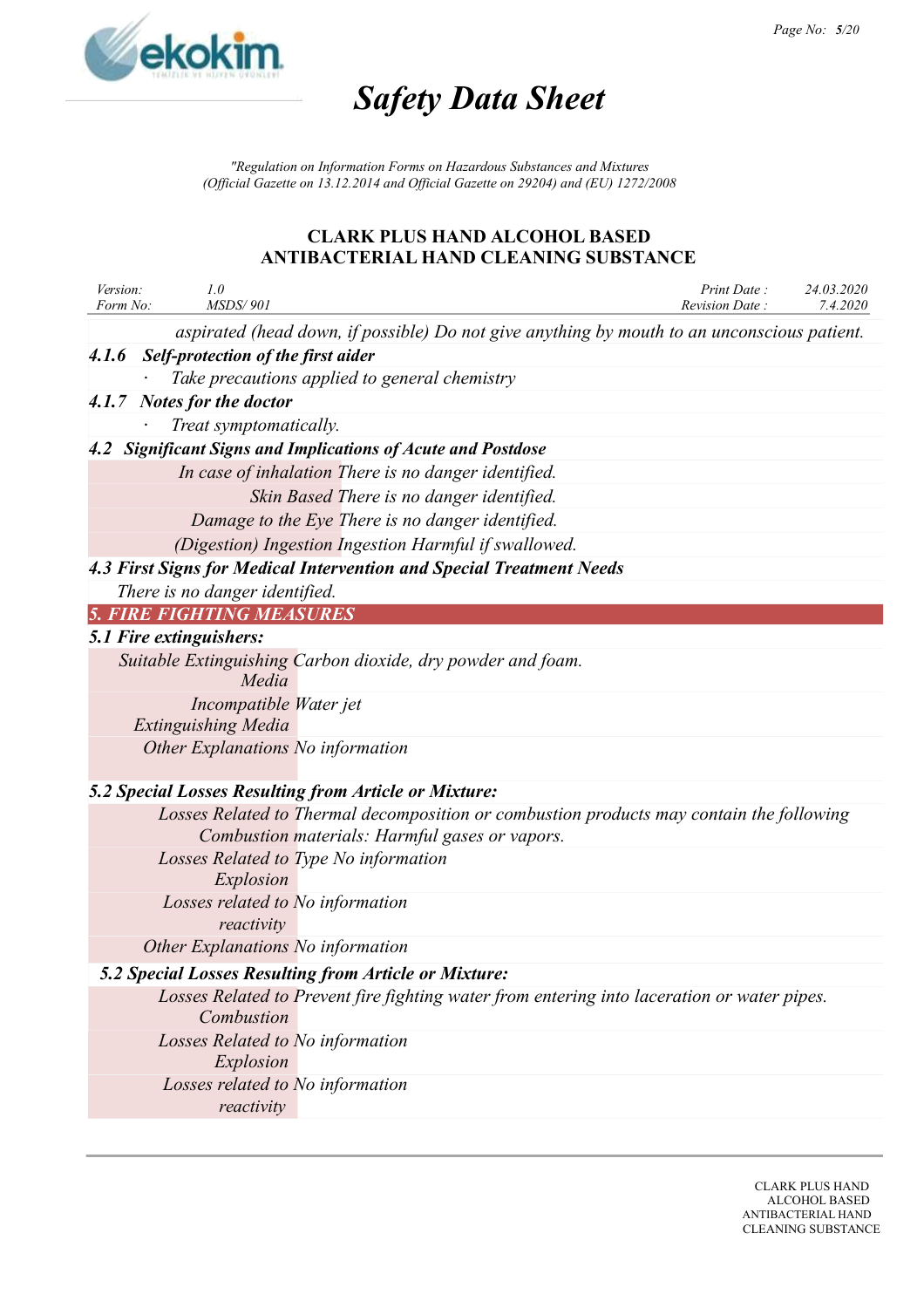

*"Regulation on Information Forms on Hazardous Substances and Mixtures (Official Gazette on 13.12.2014 and Official Gazette on 29204) and (EU) 1272/2008*

# **CLARK PLUS HAND ALCOHOL BASED ANTIBACTERIAL HAND CLEANING SUBSTANCE**

| Version:<br>Form No:          | 1.0<br><i>MSDS/901</i> | Print Date:<br>Revision Date:                                                                                                                                                                                                                                                                                                                                                                                                                                                                                                                                                                | 24.03.2020<br>7.4.2020 |
|-------------------------------|------------------------|----------------------------------------------------------------------------------------------------------------------------------------------------------------------------------------------------------------------------------------------------------------------------------------------------------------------------------------------------------------------------------------------------------------------------------------------------------------------------------------------------------------------------------------------------------------------------------------------|------------------------|
|                               |                        | Other Explanations No information                                                                                                                                                                                                                                                                                                                                                                                                                                                                                                                                                            |                        |
|                               |                        | <b>5.3 Recommendations for Fire Fighting Squads:</b>                                                                                                                                                                                                                                                                                                                                                                                                                                                                                                                                         |                        |
|                               |                        | Fire Fighting Instructions No information                                                                                                                                                                                                                                                                                                                                                                                                                                                                                                                                                    |                        |
|                               |                        | Protective Equipment for Use a scuba breathing apparatus when handling fire.<br>Fire Fighting Personnel Containers should be kept cold by spraying with water.<br>Do not use pressurized water                                                                                                                                                                                                                                                                                                                                                                                               |                        |
|                               |                        | Other Explanations Notify the authorities in large fires that can not be controlled. We cool the<br>packages in the fire area with water.<br>Responsible personnel during fire fighting should wear respiratory equipment<br>and chemical protective clothing. Wear self-contained breathing apparatus<br>with positive pressure self-contained breathing apparatus and appropriate<br>protective clothing. Firefighter uniforms (including helmets, protective boots<br>and gloves) conforming to the European standard EN469 will provide a level<br>of protection for chemical accidents. |                        |
| <b>5.4 Other informations</b> |                        |                                                                                                                                                                                                                                                                                                                                                                                                                                                                                                                                                                                              |                        |
|                               |                        | Avoid polluting the environment by using more fire extinguishers than necessary.                                                                                                                                                                                                                                                                                                                                                                                                                                                                                                             |                        |

*Fire fighting residues should not be allowed to reach sewage and groundwater. 6.ACCIDENTAL AGRICULTURAL PREVENTION*

# *6.1 Personal Precautions, Protective Equipment and Emergency Procedures:*

*Exposure controls and personal protective measures as described in section 8. Protective equipment: Eye protection equipment tested and approved in accordance with standards such as NIOSH (US) or EN 166 (EU); Nitrile Rubber gloves with a layer thickness of minimum 0,11 mm and absorption time of minimum 480 minutes; According to the workplace, depending on the amount and concentration of the dangerous substance, protective clothing; Use respiratory devices and equipment that have been tested and approved to relevant official standards, such as NIOSH or CEN.*

# *6.1.1* For Non Emergency Personnel

| Protective Equipment Use personal protective equipment. Use appropriate protective equipment<br>to prevent skin, eyes, and personal clothing from contamination.<br>See the eighth section of this form. |
|----------------------------------------------------------------------------------------------------------------------------------------------------------------------------------------------------------|
|                                                                                                                                                                                                          |
| Emergency Do not inhale the gases from the explosion and the fire.                                                                                                                                       |
| Procedures Provide adequate ventilation.                                                                                                                                                                 |
| The danger of slipping is due to the product that is flowing.                                                                                                                                            |
| Consult an expert for emergency procedures                                                                                                                                                               |
| Other Explanations Do not touch or touch the product until all safety precautions have been                                                                                                              |
| thoroughly read and understood.                                                                                                                                                                          |
|                                                                                                                                                                                                          |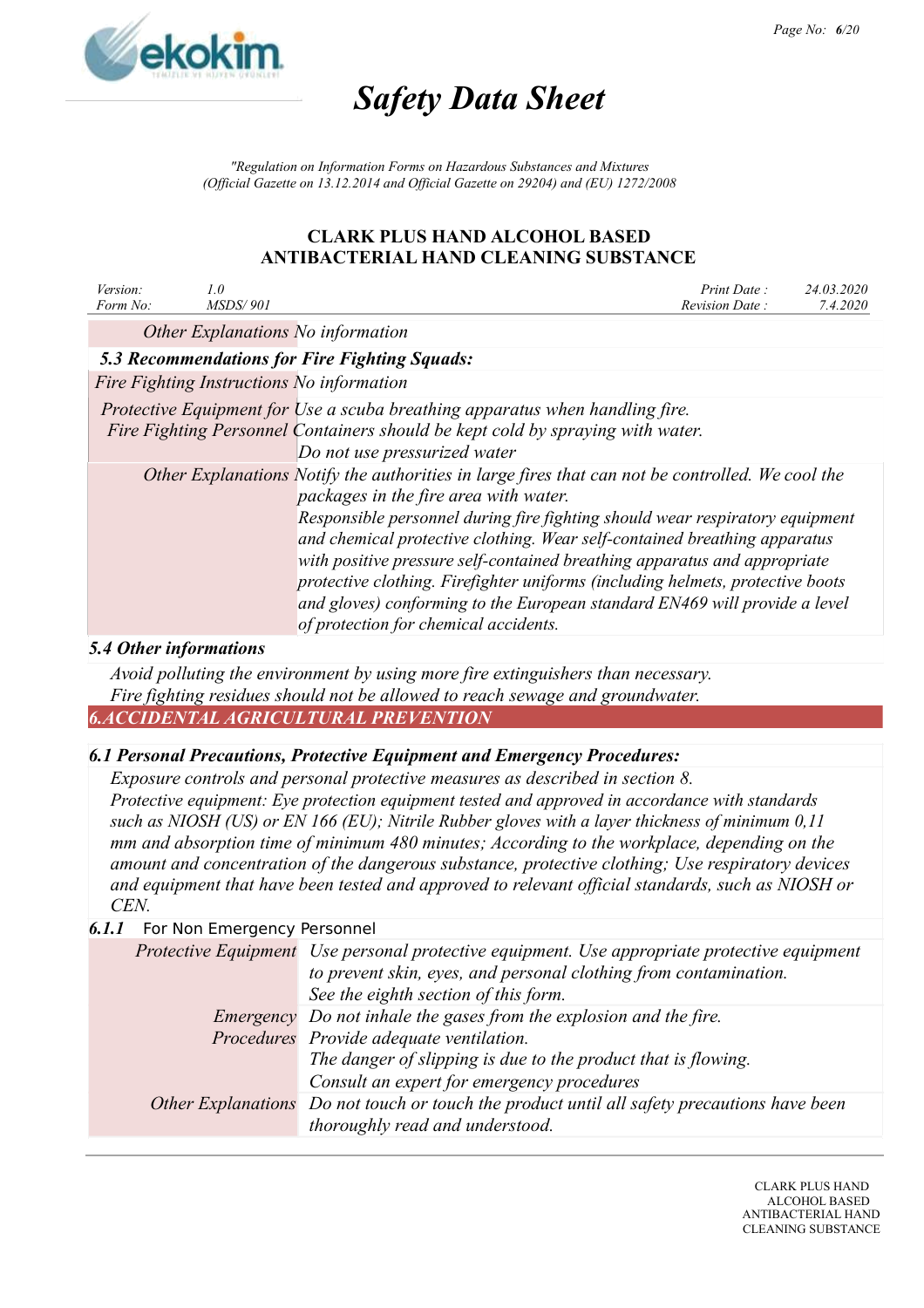

*"Regulation on Information Forms on Hazardous Substances and Mixtures (Official Gazette on 13.12.2014 and Official Gazette on 29204) and (EU) 1272/2008*

# **CLARK PLUS HAND ALCOHOL BASED ANTIBACTERIAL HAND CLEANING SUBSTANCE**

| <i>Version:</i> |                 | Print Date:    | 24.03.2020 |
|-----------------|-----------------|----------------|------------|
| Form No:        | <i>MSDS/901</i> | Revision Date: | 7.4.2020   |

# *6.1.2 For Persons Interfering in an Emergency*

|            | Protective Equipment Clean up spills immediately and remove wastes safely. If the product is<br>soluble in water, dilute it with distilled water and clean it by absorbing it.<br>Alternatively, if not water-soluble, absorb debris with an inert, dry material<br>and place in a suitable waste disposal container. Contaminated absorbent<br>material may present similar hazards, such as in spilled material. Label the<br>containers containing waste and contaminated materials and remove them<br>from the area as soon as possible. Wash contaminated area with plenty of<br>water. Once you have a crush, clean yourself up. If safe, leave small<br>amounts of evaporation to evaporate. |
|------------|-----------------------------------------------------------------------------------------------------------------------------------------------------------------------------------------------------------------------------------------------------------------------------------------------------------------------------------------------------------------------------------------------------------------------------------------------------------------------------------------------------------------------------------------------------------------------------------------------------------------------------------------------------------------------------------------------------|
| Emergency  | Take a safe zone with a staff.                                                                                                                                                                                                                                                                                                                                                                                                                                                                                                                                                                                                                                                                      |
| Procedures | Be careful that vapor accumulation can reach explosive density. Steam can<br>accumulate near the ground.                                                                                                                                                                                                                                                                                                                                                                                                                                                                                                                                                                                            |
|            | Other Explanations Make sure that the staff thoroughly understands all safety precautions.                                                                                                                                                                                                                                                                                                                                                                                                                                                                                                                                                                                                          |

# *6.2 Environmental Precautions:*

*If there is no safety hazard, avoid further leakage and spillage. Do not mix with sewer / surface water / underground water. Inform the authorities in case of contamination of waterways or sewers, inform the authorities.*

# *6.3 Methods and Materials for Conservation and Cleaning:*

*Comply with local regulations.*

*Place the contaminated material in a suitable container and dispose of according to item 13.*

#### *6.4 Other Information:*

*Comply with local regulations.*

# *6.5 References to Other Departments:*

*Information on safe handling is obtained from Chapter 7. Information on personal protective equipment is given in section 8. Information on liquidation is obtained from Chapter 13.*

# *7. HANDLING AND STORAGE*

# *7.1 Precautions for safe handling*

*Regarding the precautions to be taken in workplace and workplace with hazardous chemicals to ensure health, safety and environment protection, in the Official Gazette dated 12.8.2013 and numbered 28733,*

*According to Article 7 of the Regulation, work procedures and organizational measures should be carried out in accordance with the provisions, care should be taken to plan work procedures*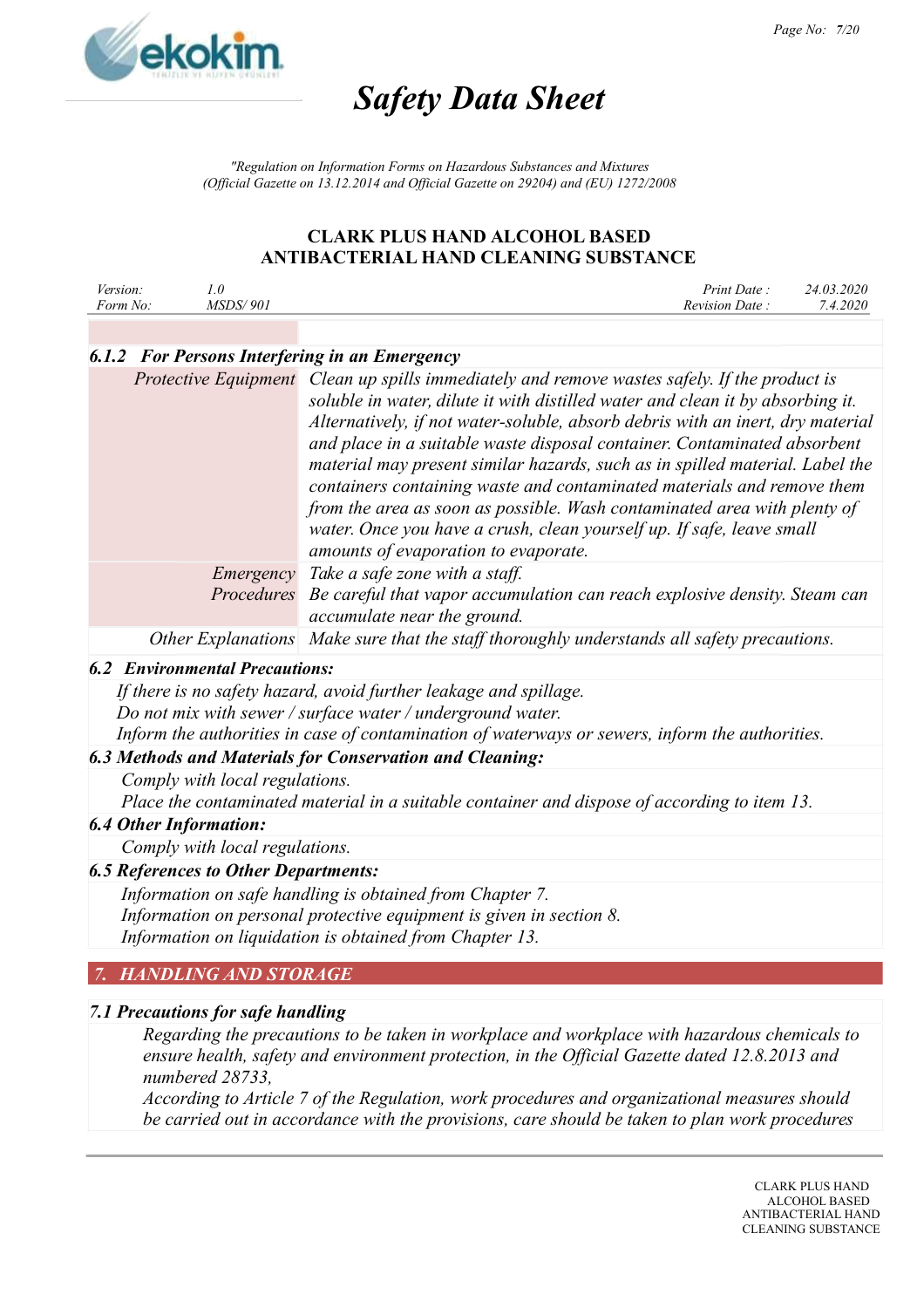

*"Regulation on Information Forms on Hazardous Substances and Mixtures (Official Gazette on 13.12.2014 and Official Gazette on 29204) and (EU) 1272/2008*

### **CLARK PLUS HAND ALCOHOL BASED ANTIBACTERIAL HAND CLEANING SUBSTANCE**

| <i>Version:</i> |                 | Print Date:    | 24.03.2020 |
|-----------------|-----------------|----------------|------------|
| Form No:        | <i>MSDS/901</i> | Revision Date: | 7.4.2020   |

*in the workplace and to take organizational measures.*

*Avoid accumulation in gaps and potholes. DO NOT enter enclosed areas without controlling the concentration in the environment. DO NOT ALLOW MATERIALS TO CONTACT PEOPLE WITH FOOD AND FOOD EQUIPMENT. Avoid contact with incompatible materials. DO NOT USE EAT, DRINK AND SMOKING while you are using it. Store containers securely sealed when not in use. Prevent the containers from being damaged. Always wash hands with soap after use. Work clothes must be washed separately before use again. Use good working methods when using. Note the manufacturer's storage and use recommendations. To ensure a safe working environment, ambient air must be regularly checked for exposure standards. Industrial hygiene standards must be adhered to in order to prevent ingestion of chemicals, skin and skin contact. Avoid contact with the eyes. Do not breathe vapor. Store away from sources of ignition. Do not smoke*

*Information on safe handling is obtained from Chapter 7.*

*Information on personal protective equipment is given in section 8.*

*Information on liquidation is obtained from Chapter 13.*

# *7.1.1 General Handling Recommendations:*

# *7.1.1.1 Warnings for Safe Handling*

*Custom Rules for Manual Handling Take care not to disturb the integrity of the product with proper transport technique. Warnings for fire and explosion protection: Keep fire fighting equipment ready.*

# *7.1.1.2 Warnings Regarding Disputes of Substance or Mixtures*

*We take the necessary precautions to prevent the handling of substances or mixtures which do not conform to the specifications.*

# *7.1.1.3 Environment Related Alerts*

*Notify authorities and inform authorities if water or sewerage is involved. Do not mix with sewer* / *surface water / underground water.*

# *7.1.1.4 Additional Notices*

*We take precautions to avoid damage to the original packaging / storage media.*

# *7.1.2 Recommendations for General Occupational Hygiene:*

*Industrial hygiene standards must be adhered to in order to prevent ingestion of chemicals, skin and skin contact. After work with your hands plenty of water and soap Wash. Make sure that there is good ventilation at work. Smoking, eating and drinking should be*

*prohibited in the application area. Contaminated clothing and protective equipment must be removed before entering the eating areas.*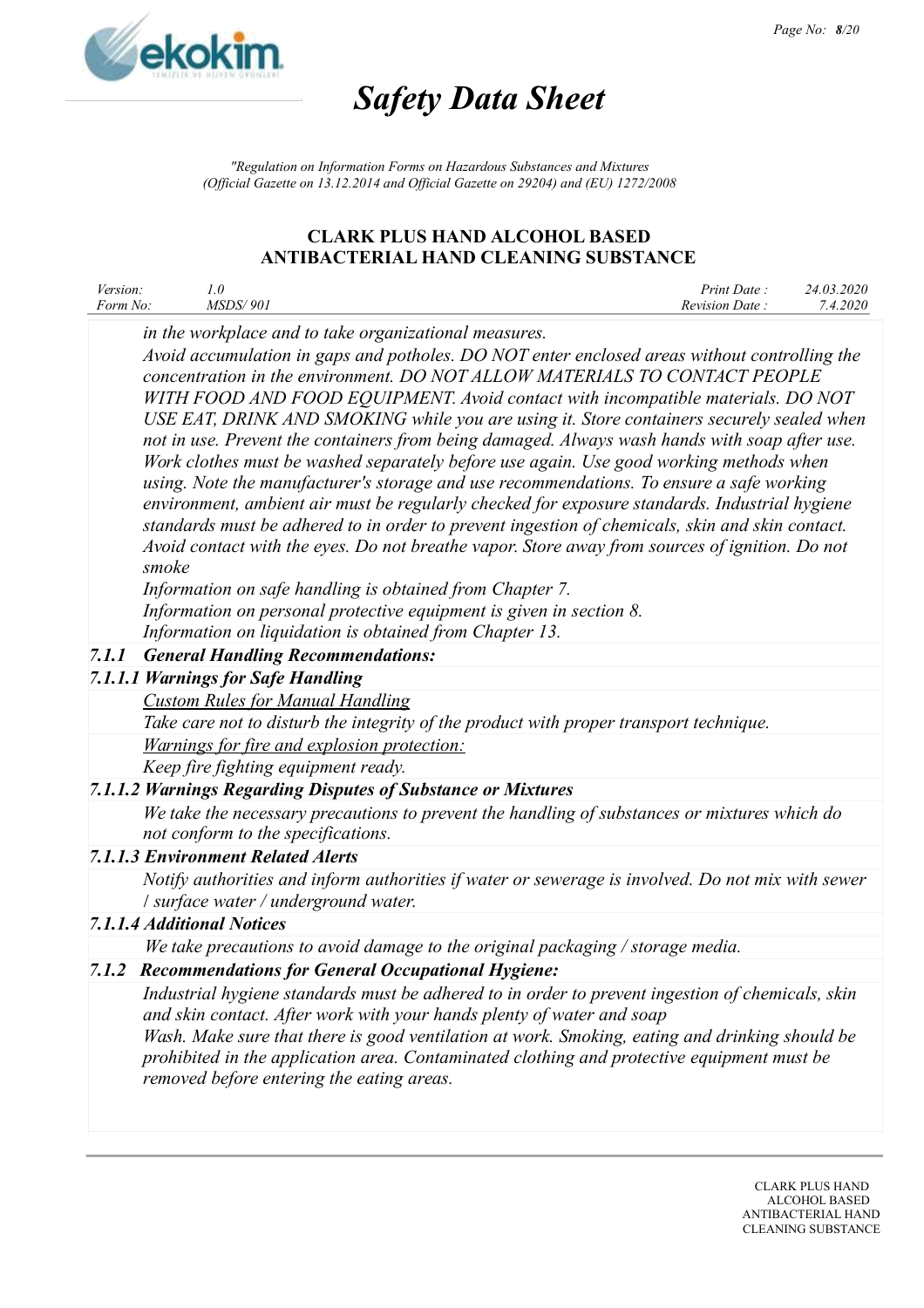

*"Regulation on Information Forms on Hazardous Substances and Mixtures (Official Gazette on 13.12.2014 and Official Gazette on 29204) and (EU) 1272/2008*

### **CLARK PLUS HAND ALCOHOL BASED ANTIBACTERIAL HAND CLEANING SUBSTANCE**

| Version:<br>Form No: | 1.0<br><b>MSDS/901</b>                            |                                                                                                                                                                                                                  | Print Date:<br>Revision Date: | 24.03.2020<br>7.4.2020 |
|----------------------|---------------------------------------------------|------------------------------------------------------------------------------------------------------------------------------------------------------------------------------------------------------------------|-------------------------------|------------------------|
|                      |                                                   | 7.2 Conditions for Safe Storage Including Conflicts:                                                                                                                                                             |                               |                        |
|                      |                                                   | Technical Measures The tank should be cleaned regularly, ventilation system, temperature and<br>humidity controls should be done regularly.                                                                      |                               |                        |
|                      |                                                   | Storage Conditions Store it in your original package.<br>Smoking, eating and drinking should be prohibited in the environment.<br>Warehouse must be dry and cool.<br>Good ventilation.                           |                               |                        |
|                      |                                                   | Common Storage Terms Keep away from food, drink and animal feeding areas.<br>Keep away from open fire sources, sparks and heat.<br>You are in compliance with the general rules of chemicals used<br>in storage. |                               |                        |
|                      | Maximum Storage Time No information               |                                                                                                                                                                                                                  |                               |                        |
|                      | Incompatible Materials No information             |                                                                                                                                                                                                                  |                               |                        |
|                      | 7.2.1 Advice on general occupational hygiene      |                                                                                                                                                                                                                  |                               |                        |
|                      |                                                   | Do not to eat, drink and smoke in work areas;                                                                                                                                                                    |                               |                        |
|                      | 7.3 Specific End uses:                            |                                                                                                                                                                                                                  |                               |                        |
|                      |                                                   | Take precautions to be taken in end-use areas given in Section 1.2.                                                                                                                                              |                               |                        |
|                      |                                                   | <b>8.EXPOSURE CONTROLS / PERSONAL PROTECTION</b>                                                                                                                                                                 |                               |                        |
|                      |                                                   |                                                                                                                                                                                                                  |                               |                        |
|                      | 8.1 Control parameters                            | Isopropyl Alcohol [ EC 200-661-7, Cas No 67-63-0] TWA4 (8 h) 983 mg/m3, 400ppm,                                                                                                                                  |                               |                        |
|                      |                                                   | STEL5 (15 min) 1230 mg/m <sup>3</sup> , 500ppm; WES(Workplace Exposure Standards) Ethyl                                                                                                                          |                               |                        |
|                      |                                                   | alcohol [EC 200-578-6, Cas No 64-17-5] 1900 mg/m <sup>3</sup>                                                                                                                                                    |                               |                        |
|                      |                                                   | 8.1.1.1 Occupational Exposure Limit Values (RG.-12.08.2013-28733) According to the Regulation on<br><b>Health and Safety Precautions in Chemical Ingredients:</b>                                                |                               |                        |
|                      | No data available                                 |                                                                                                                                                                                                                  |                               |                        |
|                      |                                                   | 8.1.1.2 Occupational Exposure Limit Values (RG.-12.08.2013-28733) According to the Regulation on<br><b>Health and Safety Precautions in Chemical Ingredients:</b>                                                |                               |                        |
|                      | No data available                                 |                                                                                                                                                                                                                  |                               |                        |
|                      | 8.1.1.3 Other Occupational Exposure Limit Values: |                                                                                                                                                                                                                  |                               |                        |

*No data available*

- *8.1.2 Other biological limit values*
- *8.1.3 Information on the monitoring procedures currently recommended, at a minimum, for the substance most similar to the substance concerned No data available*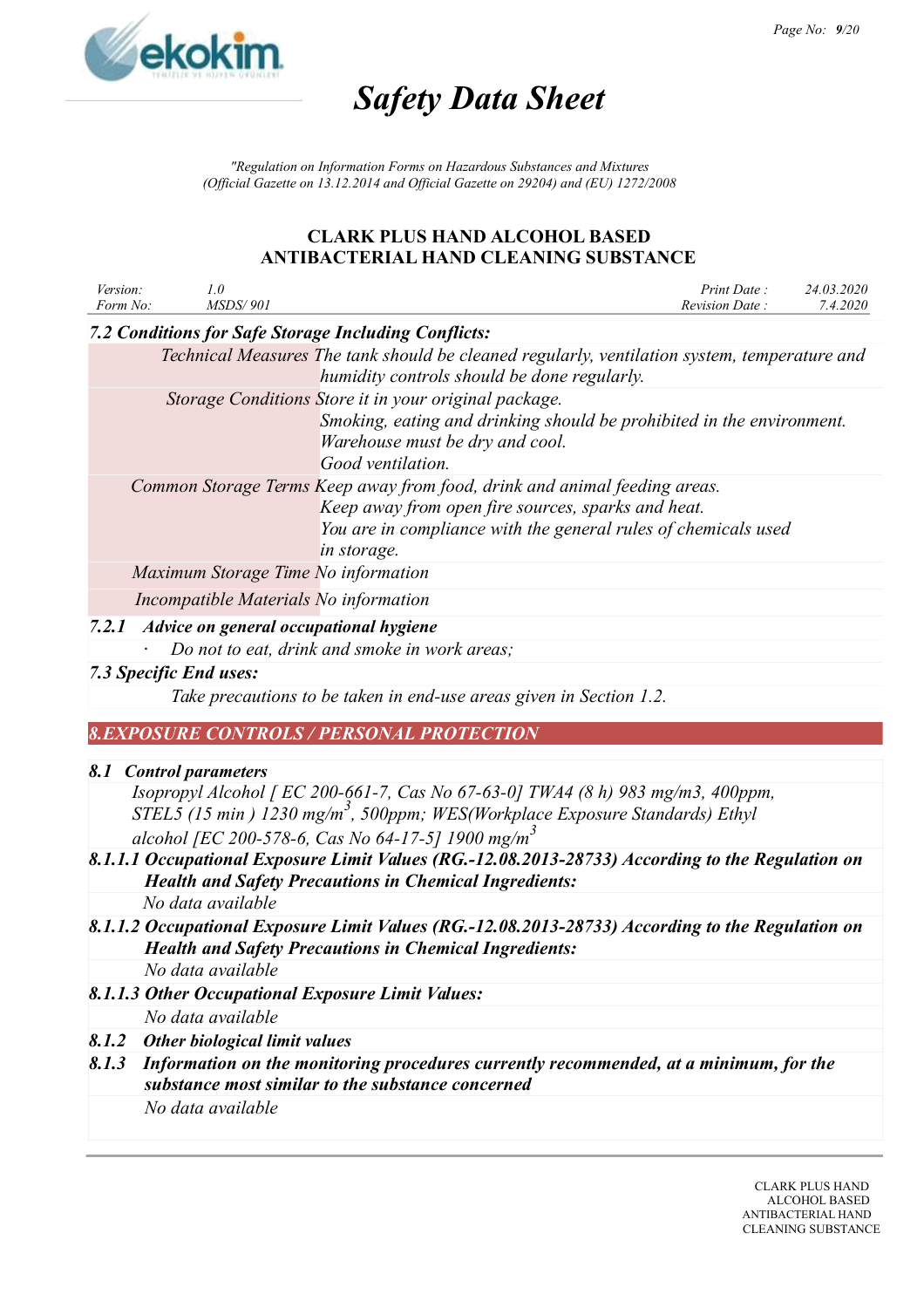

*"Regulation on Information Forms on Hazardous Substances and Mixtures (Official Gazette on 13.12.2014 and Official Gazette on 29204) and (EU) 1272/2008*

| Version:<br>Form No: | 1.0<br><b>MSDS/901</b>                                                                                                                                                                                                                                                                                                                                                                                     | Print Date:<br>Revision Date: | 24.03.2020<br>7.4.2020 |
|----------------------|------------------------------------------------------------------------------------------------------------------------------------------------------------------------------------------------------------------------------------------------------------------------------------------------------------------------------------------------------------------------------------------------------------|-------------------------------|------------------------|
| 8.1.4                | Occupational exposure limits and / or biological limit values applicable for the preparation of<br>the substance or mixture for which it is used:                                                                                                                                                                                                                                                          |                               |                        |
|                      | No data available                                                                                                                                                                                                                                                                                                                                                                                          |                               |                        |
| 8.1.5                | In cases where the control band approach is used to decide on risk management measures<br>for specific uses, sufficient information to provide effective risk management and the context<br>and limitations of the specific control band advice:                                                                                                                                                           |                               |                        |
|                      | No data available                                                                                                                                                                                                                                                                                                                                                                                          |                               |                        |
| 8.1.6                | <b>Environmental exposure controls</b>                                                                                                                                                                                                                                                                                                                                                                     |                               |                        |
|                      | Where the employer is eligible to avoid the risk of exceeding the occupational exposure<br>limit values of the product;                                                                                                                                                                                                                                                                                    |                               |                        |
|                      | - According to the "Regulation on health and safety precautions during work with carcinogenic<br>and mutagenic substances" (RG.-06.08.2013-28730) and                                                                                                                                                                                                                                                      |                               |                        |
|                      | - "Health and Safety Precautions During Chemical Ingredients Study<br>According to the Regulation "(RG-12.08.2013-28733)                                                                                                                                                                                                                                                                                   |                               |                        |
|                      | Carry out studies that will enable workers to assess risks related to safety and health resulting<br>from substance or mixture.                                                                                                                                                                                                                                                                            |                               |                        |
|                      | Ensure that the working environment is well ventilated and cleaned and that appropriate<br>measures taken to avoid exceeding the occupational exposure limit values of the product<br>Equipment to be used in places where personal protection is required and appropriate protection<br>methods are to be provided in the "Personal Protective Equipments in Workplaces" number<br>28695 dated 02.07.2013 |                               |                        |
|                      | Regulation "and" Personal Protective Equipment Regulation "dated 29/11/2006 and numbered<br>26361. Make sure that personal protective equipment is used in accordance with applicable<br>regulations and requirements.                                                                                                                                                                                     |                               |                        |
|                      | Set up the air filtration system according to NIOSH and CEN systems in the required areas.<br>Design the application area to prevent contamination of the product.<br>Review Chapter 7.                                                                                                                                                                                                                    |                               |                        |
| 8.1.7                | <b>Personal Protective Measures (Personal Protective Equipment / Equipment):</b>                                                                                                                                                                                                                                                                                                                           |                               |                        |
|                      | 8.1.7.1 General Protection and Hygiene Measures:                                                                                                                                                                                                                                                                                                                                                           |                               |                        |
|                      | Use only in well-ventilated areas.                                                                                                                                                                                                                                                                                                                                                                         |                               |                        |
|                      | Keep away from foodstuffs, beverages and animal fodder.                                                                                                                                                                                                                                                                                                                                                    |                               |                        |
|                      | Remove contaminated, contaminated clothing immediately.                                                                                                                                                                                                                                                                                                                                                    |                               |                        |
|                      | 8.1.7.2 Eye / Face Protection:                                                                                                                                                                                                                                                                                                                                                                             |                               |                        |
|                      | For eye protection use safety goggles that have been tested and approved in accordance with<br>applicable governmental standards, such as NIOSH (US) or EN 166 (EU).                                                                                                                                                                                                                                       |                               |                        |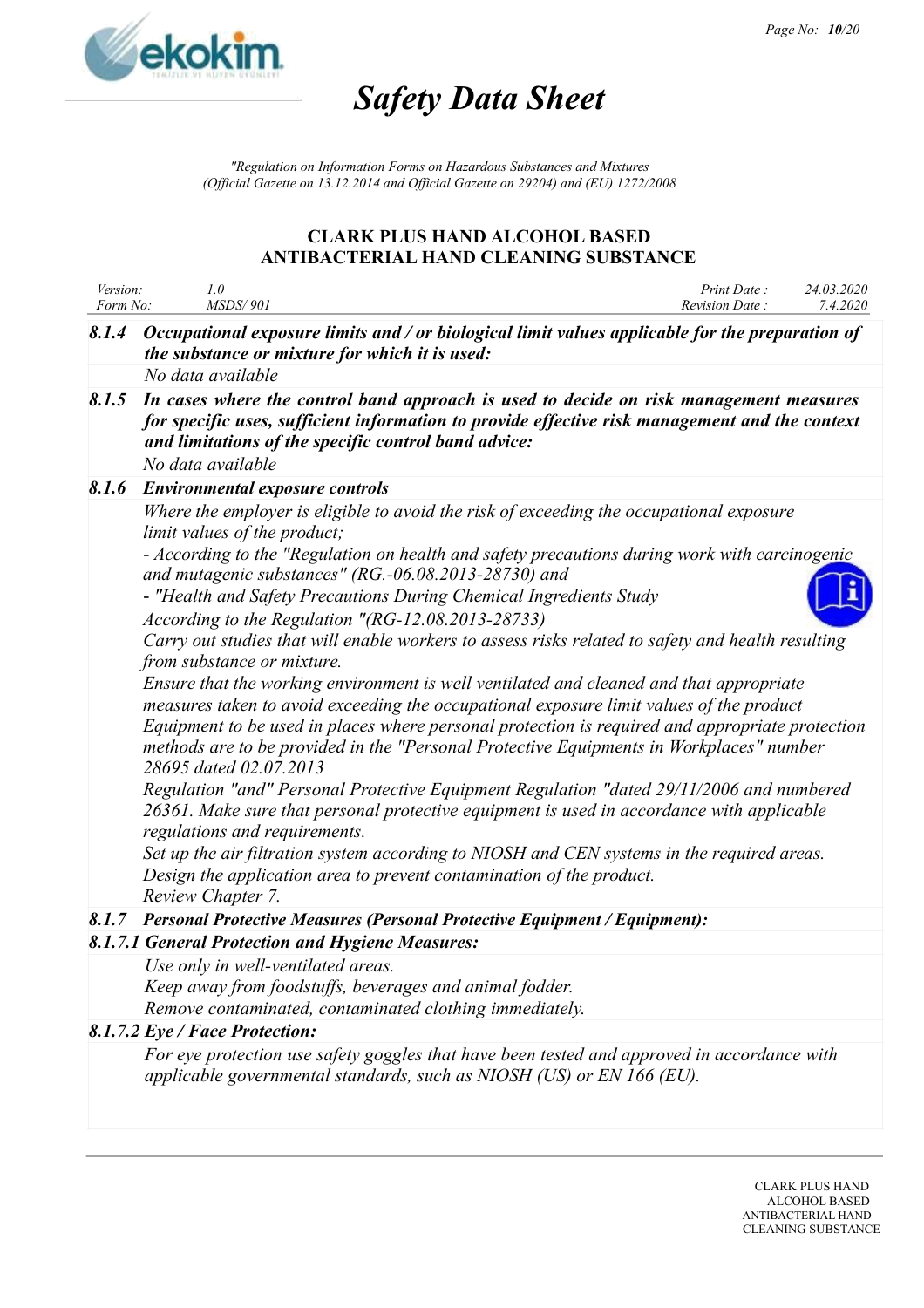

*"Regulation on Information Forms on Hazardous Substances and Mixtures (Official Gazette on 13.12.2014 and Official Gazette on 29204) and (EU) 1272/2008*

# **CLARK PLUS HAND ALCOHOL BASED ANTIBACTERIAL HAND CLEANING SUBSTANCE**

| Version: |                 | Print Date :   | 24.03.2020 |
|----------|-----------------|----------------|------------|
| Form No: | <i>MSDS/901</i> | Revision Date: | 7.4.2020   |

#### *8.1.7.3 Skin Protection:*

#### *8.1.7.3.1 Protection of hands:*

*Use protective gloves. The most suitable gloves should be selected in consultation with the glove dispenser / manufacturer, which can give information on the puncture time of the glove material. To protect against chemicals, gloves must comply with TS / EN 374 Standard. Check that gloves continue their protective properties according to the manufacturer's instructions, and if any deterioration is detected, replace gloves as soon as possible. It is recommended that the gloves be changed frequently. When used for mixtures, the duration of protection of gloves is not known precisely. It is recommended that the gloves be made of these materials: Butyl rubber. Nitrile rubber. Polyvinyl chloride (PVC).*

#### *8.1.7.3.2 Protection of the body:*

*Protective cream and skin cleansing cream can be used. Use chemical protective boots,eg rubber.*

#### *8.1.7.4 In case of vapor formation, use approved respirator with filter.*

*If breathing apparatus is the only means of protection, use full face air-assisted breathing apparatus. Use respiratory equipment that has been tested and approved in accordance with applicable national standards such as NIOSH (US) or CEN (EU). If necessary, wear respirator conforming to EN 143.*

#### *8.1.7.5 Thermal Losses:*

*Pay particular attention to the construction of personal protective equipment when indicating protective equipment to be worn for thermal damaged materials.*

#### *8.1.8 Environmental Exposure Controls:*

*The obligations under existing legislation for the protection of the environment must be fully fulfilled.*

#### *9. PHYSICAL AND CHEMICAL PROPERTIES*

#### *9.1 Important health, safety and environmental information*

# *9.2 Appearance Form/Physical state Fluid liquid Color Clear Odor Characteristic 9.3 Safety relevant basic data pH (20°C) 8,5-10,5 Boiling point/range*  $(^{\circ}C)$ 101,3 kPa *No data available Meting Range (°C) No data available Flash Point (°C)closed cup ~ 23°C*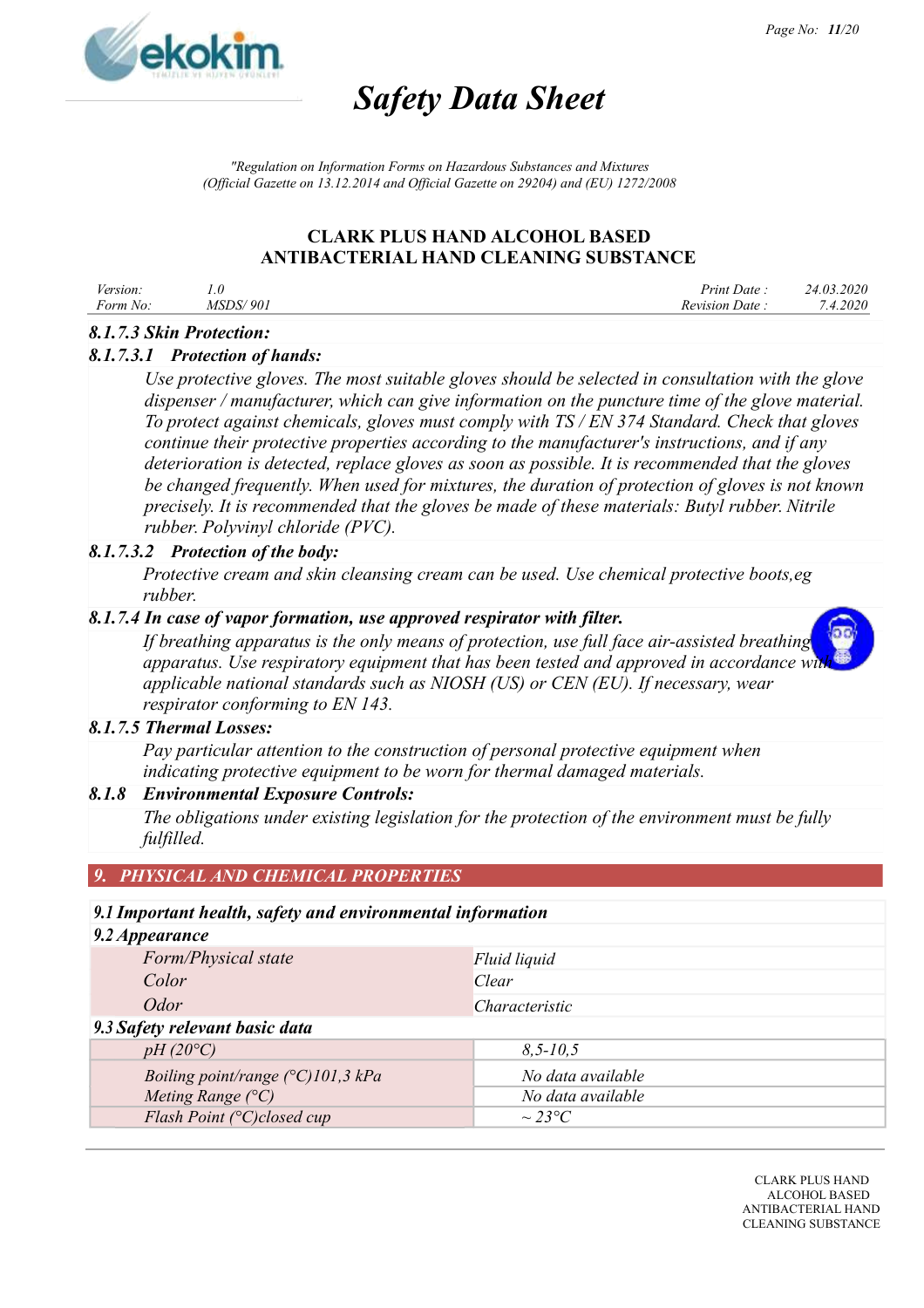

*"Regulation on Information Forms on Hazardous Substances and Mixtures (Official Gazette on 13.12.2014 and Official Gazette on 29204) and (EU) 1272/2008*

#### **CLARK PLUS HAND ALCOHOL BASED ANTIBACTERIAL HAND CLEANING SUBSTANCE**

| Version:<br>Form No: | 1.0<br><i>MSDS/901</i>                       | Print Date:<br>24.03.2020<br>Revision Date:<br>7.4.2020                                                                                         |  |  |  |  |
|----------------------|----------------------------------------------|-------------------------------------------------------------------------------------------------------------------------------------------------|--|--|--|--|
|                      | Lower Explosion Limit (as volume and in air) | Not applicable.                                                                                                                                 |  |  |  |  |
|                      | Upper Explosion Limit (as volume and in air) | Not applicable.                                                                                                                                 |  |  |  |  |
|                      | Ignition temperature $(^{\circ}C)$           | Not flammable                                                                                                                                   |  |  |  |  |
|                      |                                              | (It was not classified as an explosive.)                                                                                                        |  |  |  |  |
|                      | Vapour pressure (mbar) $\omega$ 20°C         | No data available                                                                                                                               |  |  |  |  |
|                      | Molecular Weight                             | No data available                                                                                                                               |  |  |  |  |
|                      | Solubility in water(mg/l) $\omega$ 20 °C     | No data available                                                                                                                               |  |  |  |  |
|                      | Density (a) $20^{\circ}C$ (gr/ml)            | $0.80 - 0.99$                                                                                                                                   |  |  |  |  |
|                      | Specific Gravity (Water=1)                   | No data available                                                                                                                               |  |  |  |  |
|                      | <b>Oxidation Property</b>                    | No oxidizing property                                                                                                                           |  |  |  |  |
|                      | Viscosity ( $a$ ) 20 $\degree$ C (mPas)      | No data available                                                                                                                               |  |  |  |  |
|                      | Solubility in water                          | <b>Fully Soluble</b>                                                                                                                            |  |  |  |  |
|                      |                                              | Note: The above properties are determined according to the methods prescribed in Annex-1 Part A of the Annex-I Regulation on Test Methods to be |  |  |  |  |

*Applied in Determination of the Physico-Chemical, Toxicological and Ecotoxicological Properties of the Materials and Mixtures, or other comparable method.*

# *10. STABILITY AND REACTIVITY*

#### *10.1 Reactivity*

*Reacts with acetic anhydride, strong oxidizers, perchloric acid, perchlorates, sulfuric acid and permanganates, acetaldehyde, hydrochloric acid.*

#### *10.2 Chemical stability*

*Stable at temperature and pressure under normal ambient conditions and foreseen storage and handling conditions*

#### *10.3 Hazardous Decomposition*

*Reacts with acetic anhydride, strong oxidizers, perchloric acid, perchlorates, sulfuric acid and permanganates, acetaldehyde, hydrochloric acid*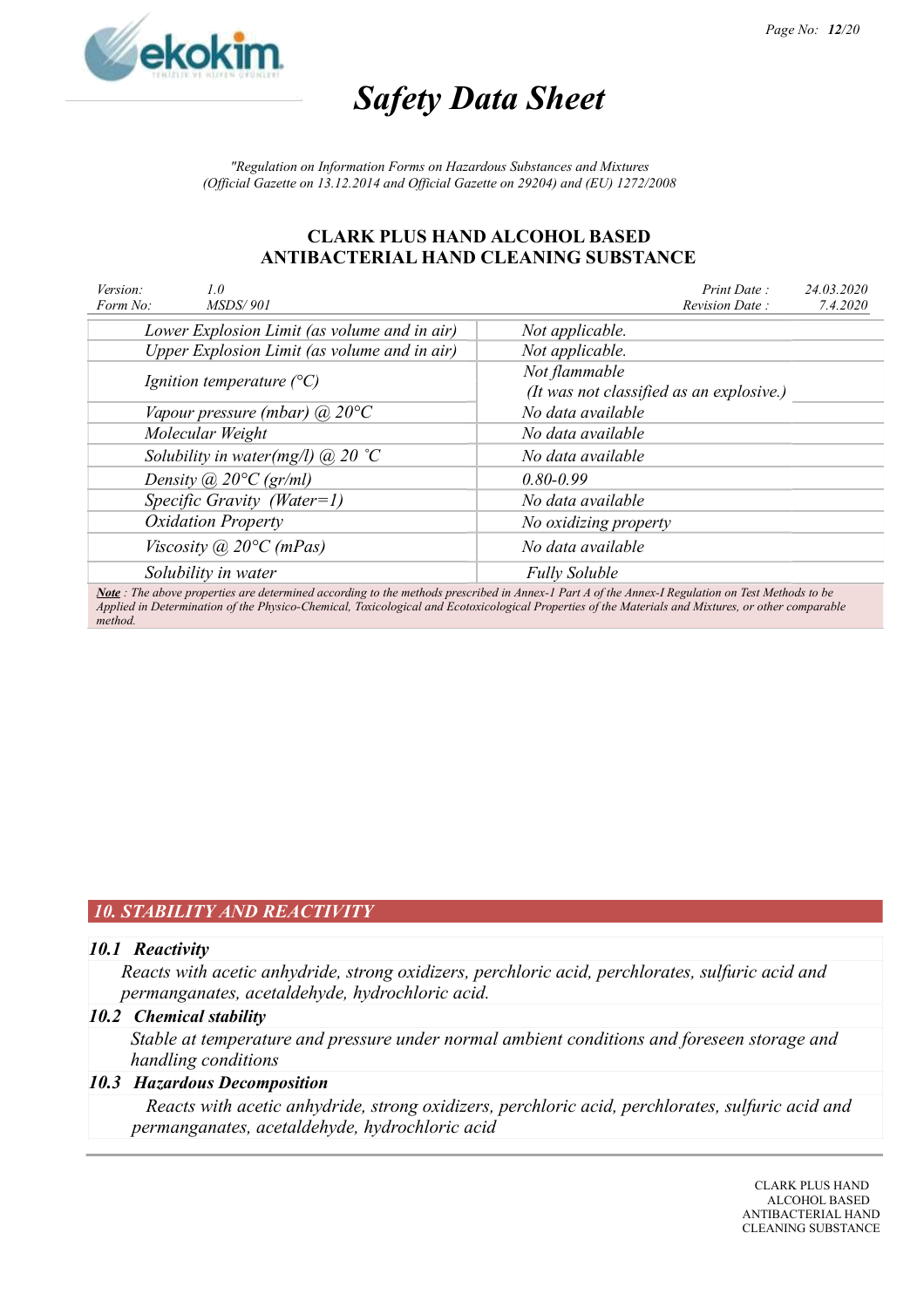

*"Regulation on Information Forms on Hazardous Substances and Mixtures (Official Gazette on 13.12.2014 and Official Gazette on 29204) and (EU) 1272/2008*

#### **CLARK PLUS HAND ALCOHOL BASED ANTIBACTERIAL HAND CLEANING SUBSTANCE**

| Version:<br>Form No: | 1.0<br><b>MSDS/901</b>                                                                                 | Print Date:<br>Revision Date: | 24.03.2020<br>7.4.2020 |
|----------------------|--------------------------------------------------------------------------------------------------------|-------------------------------|------------------------|
|                      |                                                                                                        |                               |                        |
| 10.4                 | <b>Conditions to Avoid:</b> (The temperature at which hazardous reactions may occur is under           |                               |                        |
|                      | <u>the conditions to avoid such as pressure, light, shock, etc.):</u>                                  |                               |                        |
|                      | The flame is kept away from the source of sparks                                                       |                               |                        |
| 10.5                 | <b>Substances to be avoided:</b> (Conditions relevant to water, air, acids, bases, oxidizing agents or |                               |                        |
|                      | <u>any other special substances which may cause a hazardous reaction):</u>                             |                               |                        |
|                      | Metal oxides and halogens                                                                              |                               |                        |
|                      | 10.6 Hazardous decomposition products                                                                  |                               |                        |
|                      | May generate toxic gases.:                                                                             |                               |                        |
|                      | Chance to turn into unstable products by No data available                                             |                               |                        |
|                      | decay                                                                                                  |                               |                        |
|                      | The need for stabilizers and the No data available                                                     |                               |                        |
|                      | <i>availability of stabilizers</i>                                                                     |                               |                        |
|                      | Potentially hazardous exothermic reaction No data available                                            |                               |                        |
|                      | If so, the change in physical appearance No data available                                             |                               |                        |
|                      | In case of contact with water, if any, No data available                                               |                               |                        |
|                      | harmful decomposition products                                                                         |                               |                        |
|                      | Hazardous products No data available                                                                   |                               |                        |
|                      | Hazardous polymerisation products No data available                                                    |                               |                        |
|                      |                                                                                                        |                               |                        |

# *11. TOXICOLOGICAL INFORMATION*

#### *11.1 General Information*

*This chapter mainly contains information created for use by health professionals, occupational health and safety specialists and toxicologists.*

*A brief but complete and understandable description of the various toxicological (health) effects and the available information used to determine these effects includes information where appropriate, including toxicokinetic, metabolism and distribution. The information in this section is consistent with the classification of the substance or mixture.*

*Ethyl alcohol LD50 Oral (İnh): 3632 mg/kg(mouse) Isopropyl Alcohol: 3600 mg/kg (mouse)*

#### *11.1.1 Acute toxicity*

*No data available*

#### *11.1.2 Skin corrosion/irritation and Eye damage/irritation:*

*No data available*

#### *11.1.3 Severe Eye Damage / Irritation*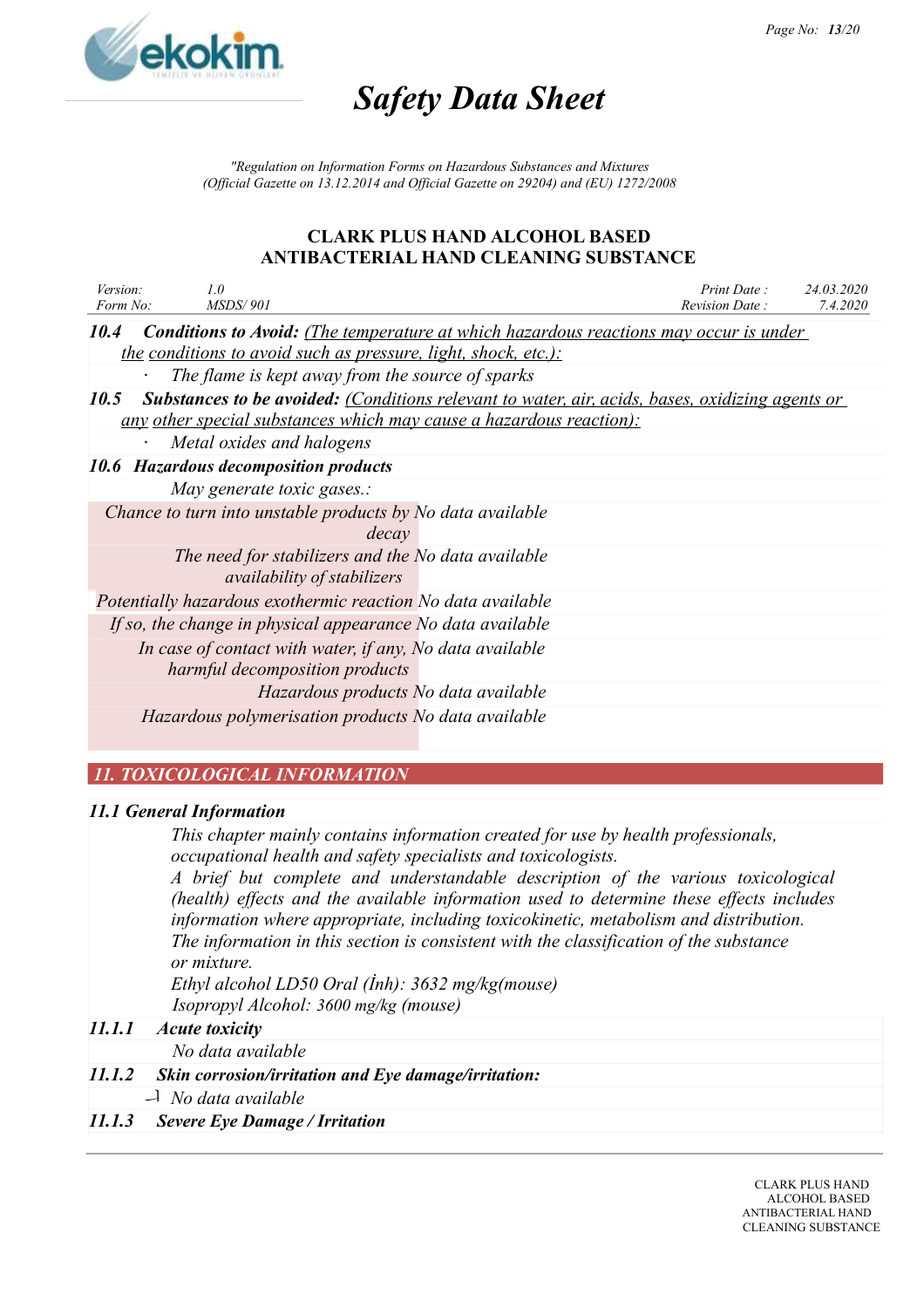

*"Regulation on Information Forms on Hazardous Substances and Mixtures (Official Gazette on 13.12.2014 and Official Gazette on 29204) and (EU) 1272/2008*

| Version:<br>Form No: | 1.0<br><b>MSDS/901</b>                                                                                                                           | Print Date:<br>24.03.2020<br>Revision Date: | 7.4.2020 |
|----------------------|--------------------------------------------------------------------------------------------------------------------------------------------------|---------------------------------------------|----------|
|                      | $\Box$ There is no known corrosive and irritant effect.                                                                                          |                                             |          |
|                      | 11.1.4 Respiratory or Skin Sensitivity                                                                                                           |                                             |          |
|                      | $\Box$ There is no known sensitization effect.                                                                                                   |                                             |          |
|                      | 11.1.5 Mutagenesis                                                                                                                               |                                             |          |
|                      | $\Box$ There is no known adverse effect.                                                                                                         |                                             |          |
|                      | 11.1.6 Carcinogenicity                                                                                                                           |                                             |          |
|                      | $\rightarrow$ As stated in 29 CFR 1910.1200 (Risk Statement), this product does not contain carcinogens,<br>as listed by NTP, IARC or OSHA.      |                                             |          |
|                      | 11.1.7 Reproductive Toxicity                                                                                                                     |                                             |          |
|                      | $\overrightarrow{a}$ No data available                                                                                                           |                                             |          |
|                      |                                                                                                                                                  |                                             |          |
|                      | $\rightarrow$ There is no information on Specific Target Organ Toxicity-Single Exposure.                                                         |                                             |          |
|                      | 11.1.9 Specific Target Organ Toxicity-Repeated Exposure<br>$\Box$ Specific Target Organ Toxicity - There is no information on Repeated Exposure. |                                             |          |
|                      |                                                                                                                                                  |                                             |          |
|                      | 11.1.10 Aspiration Disease<br>$\Box$ No data available                                                                                           |                                             |          |
|                      |                                                                                                                                                  |                                             |          |
|                      | 11.2 Classes of Harmfulness, Information for Differentiation or Impact                                                                           |                                             |          |
|                      | $\overrightarrow{a}$ No data available                                                                                                           |                                             |          |
|                      | 11.3 Damage Information Provided by the Material to the Market                                                                                   |                                             |          |
|                      | $\overrightarrow{a}$ No data available                                                                                                           |                                             |          |
|                      | 11.4 Information on Test Data                                                                                                                    |                                             |          |
|                      | $\overrightarrow{a}$ No data available                                                                                                           |                                             |          |
|                      | 11.5 Supporting Additional Information on Classification Criteria                                                                                |                                             |          |
|                      | No data available                                                                                                                                |                                             |          |
|                      | <b>11.6 Information on Possible Exposure Routes</b>                                                                                              |                                             |          |
|                      | Inhalation There is no known danger. In Skin There is                                                                                            |                                             |          |
|                      | no known danger. Damage to the Eye There is no                                                                                                   |                                             |          |
|                      | known danger.                                                                                                                                    |                                             |          |
|                      | (Digestive) In case of Harmful if swallowed.                                                                                                     |                                             |          |
|                      | ingestion                                                                                                                                        |                                             |          |
|                      | Target Organs There is no known danger.                                                                                                          |                                             |          |
|                      | Medical Symptoms There is no known danger.                                                                                                       |                                             |          |
|                      | Medical Alerts Treat according to the instructions.                                                                                              |                                             |          |
|                      | 11.7 Information on Physical, Chemical and Toxicological Properties                                                                              |                                             |          |
|                      | To the best of our knowledge chemical, physical and toxicological properties have not been fully                                                 |                                             |          |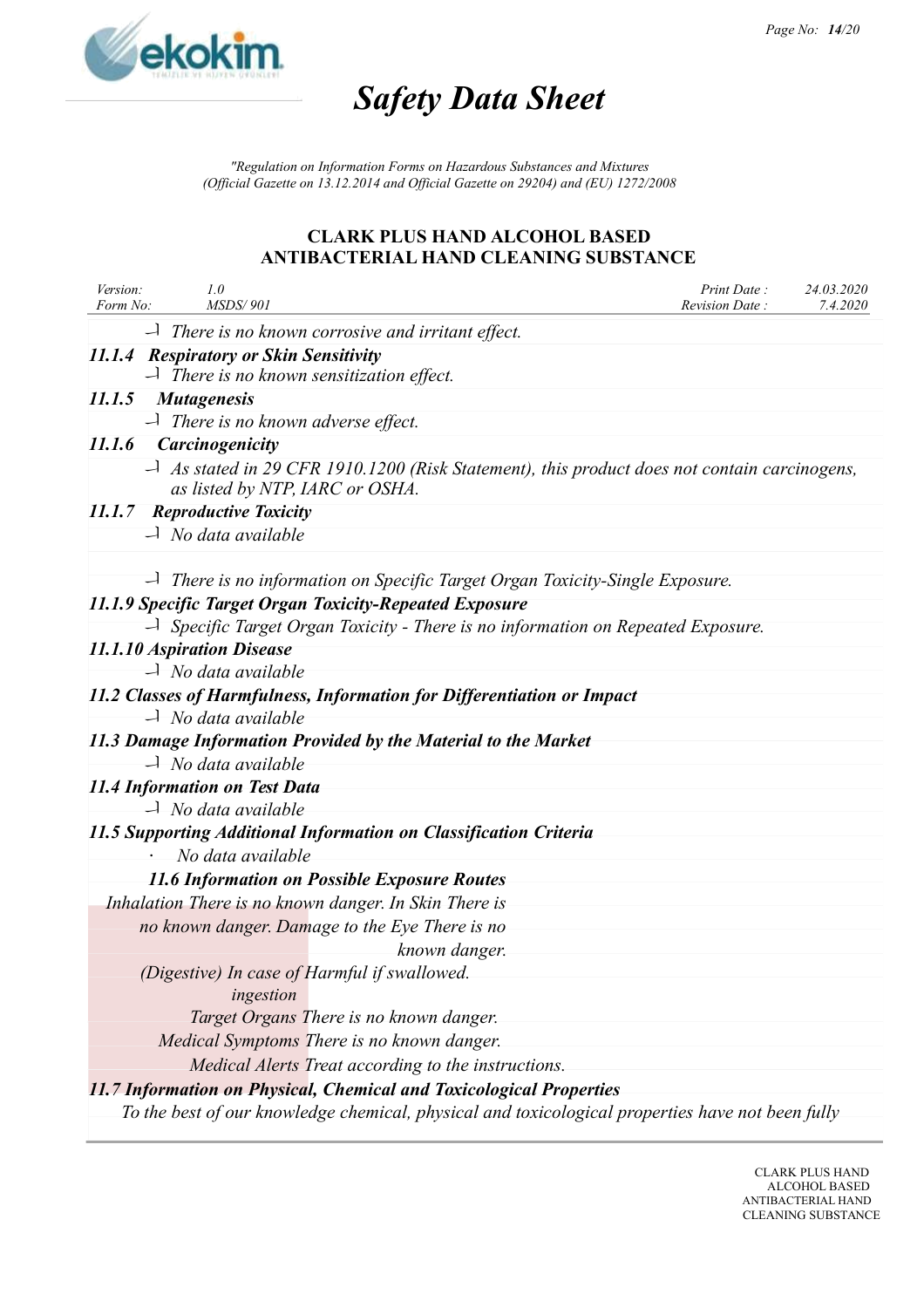

*"Regulation on Information Forms on Hazardous Substances and Mixtures (Official Gazette on 13.12.2014 and Official Gazette on 29204) and (EU) 1272/2008*

# **CLARK PLUS HAND ALCOHOL BASED ANTIBACTERIAL HAND CLEANING SUBSTANCE**

| Version: | 1.0                                                                                                      | Print Date:                                                                                | 24.03.2020 |
|----------|----------------------------------------------------------------------------------------------------------|--------------------------------------------------------------------------------------------|------------|
| Form No: | <i>MSDS/901</i>                                                                                          | <b>Revision Date:</b>                                                                      | 7.4.2020   |
|          | <i>investigated.</i>                                                                                     |                                                                                            |            |
|          | <i>Exposure</i>                                                                                          | 11.8 Chronic Impacts of Delayed or Immediate Implications on Patient's Short and Long-Term |            |
|          | No data available                                                                                        |                                                                                            |            |
|          | 11.9 Interactive Effects                                                                                 |                                                                                            |            |
|          | The interaction effects of each substance in the product have not been fully investigated.               |                                                                                            |            |
|          | 11.10 Absence of Private Data                                                                            |                                                                                            |            |
|          | No special data available.                                                                               |                                                                                            |            |
|          | 11.11 Mixture and Substance Comparison Information                                                       |                                                                                            |            |
|          | No data available                                                                                        |                                                                                            |            |
|          | 11.12 Other Information                                                                                  |                                                                                            |            |
|          | No data available                                                                                        |                                                                                            |            |
|          | 11.13 Additional toxicological information:                                                              |                                                                                            |            |
|          | The toxicological classification was made based on the content information and<br>available information. |                                                                                            |            |
|          | <b>12. ECOLOGICAL INFORMATION</b>                                                                        |                                                                                            |            |

#### *12.1 Toxicity:*

*The information given in this section pertains to the information on the components and to the ecotoxicity of similar substances.*

#### *12.1.1 Acute Toxicity:*

*Ethyl alcohol Daphnia 1000 mg/l Isopropyl Alcohol Daphnia 100000mg/l (96 sa)*

# *12.2 Persistence and degradability:*

| Potential for Retention in     |                                                                                  |
|--------------------------------|----------------------------------------------------------------------------------|
| Relevant Environmental         | No data available                                                                |
| <i>Environments</i>            |                                                                                  |
| <b>Relevant Environments,</b>  | No data available                                                                |
| <b>Biodegradable Potential</b> |                                                                                  |
| Potential for degradation      |                                                                                  |
| by other processes such as     | No data available                                                                |
| oxidation or hydrolysis        |                                                                                  |
| Decay Related                  |                                                                                  |
| Half Life                      | No data available                                                                |
| <b>Impact on Wastewater</b>    | The product; the possible effect on wastewater treatment facilities is not known |
| <b>Treatment Plants</b>        | as there is no information on whether micro organisms have suppressive effects   |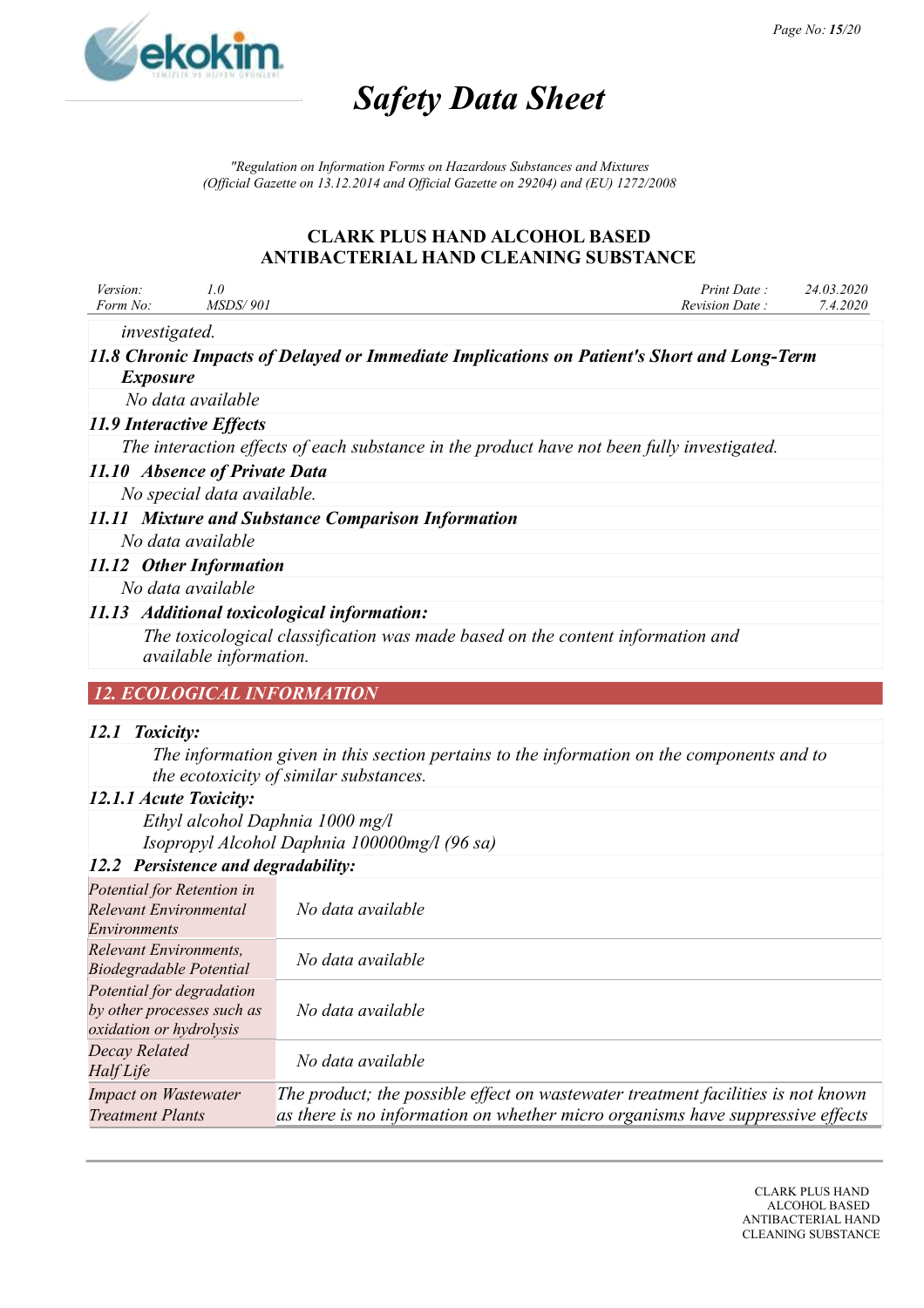

*"Regulation on Information Forms on Hazardous Substances and Mixtures (Official Gazette on 13.12.2014 and Official Gazette on 29204) and (EU) 1272/2008*

|                         | Version:<br>Form No:                                                                                                                                                    | 1.0<br><b>MSDS/901</b>            |                                                                                |                                                                                                                               |                                                                                                                                                                                                                                                                                                                                                                                                 | Print Date:<br>Revision Date: | 24.03.2020<br>7.4.2020 |
|-------------------------|-------------------------------------------------------------------------------------------------------------------------------------------------------------------------|-----------------------------------|--------------------------------------------------------------------------------|-------------------------------------------------------------------------------------------------------------------------------|-------------------------------------------------------------------------------------------------------------------------------------------------------------------------------------------------------------------------------------------------------------------------------------------------------------------------------------------------------------------------------------------------|-------------------------------|------------------------|
|                         |                                                                                                                                                                         |                                   | on their activities.                                                           |                                                                                                                               | In aquatic environments, acidic products can change the pH value of the water<br>and phosphate can be permanent in aquatic environments indefinitely. It shows<br>phosphate fertilizer effect in water, causing algae and algae increase. The<br>product; Since microorganisms have a suppressive effect on their activities, the<br>possible impact on wastewater treatment plants is unknown. |                               |                        |
| 12.<br>3                |                                                                                                                                                                         | <b>Bioaccumulative potential:</b> |                                                                                |                                                                                                                               |                                                                                                                                                                                                                                                                                                                                                                                                 |                               |                        |
|                         |                                                                                                                                                                         |                                   | accumulate in the biological<br>environment (biota)                            | The product has potential to No data available                                                                                |                                                                                                                                                                                                                                                                                                                                                                                                 |                               |                        |
|                         |                                                                                                                                                                         |                                   | through food                                                                   | Potential of product passing No data available<br>Log Kow veya BCF No data available.                                         |                                                                                                                                                                                                                                                                                                                                                                                                 |                               |                        |
| 12.<br>$\boldsymbol{4}$ |                                                                                                                                                                         |                                   | değerienvironmental distribution                                               |                                                                                                                               |                                                                                                                                                                                                                                                                                                                                                                                                 |                               |                        |
|                         | <b>Mobility in Soil:</b><br>Liquid<br>When determining environmental mobility, take into account the chemical and physical properties<br>of the product (see Chapter 9) |                                   |                                                                                |                                                                                                                               |                                                                                                                                                                                                                                                                                                                                                                                                 |                               |                        |
|                         |                                                                                                                                                                         |                                   |                                                                                | Surface tension No data available.<br>Water Threat Class No data available.                                                   |                                                                                                                                                                                                                                                                                                                                                                                                 |                               |                        |
|                         |                                                                                                                                                                         |                                   |                                                                                | Drinking Water Impact No data available.                                                                                      |                                                                                                                                                                                                                                                                                                                                                                                                 |                               |                        |
|                         |                                                                                                                                                                         |                                   | estimated distribution                                                         | Environmental known or No data available.                                                                                     |                                                                                                                                                                                                                                                                                                                                                                                                 |                               |                        |
|                         |                                                                                                                                                                         |                                   | 12.5 Results of PBT $^6$ and vPvB <sup>7</sup> assessment                      |                                                                                                                               |                                                                                                                                                                                                                                                                                                                                                                                                 |                               |                        |
|                         | $0.1\%$ or higher.                                                                                                                                                      |                                   |                                                                                |                                                                                                                               | This substance / mixture does not contain components which are considered to be either persistent,<br>bioaccumulative and toxic (PBT) or very persistent and very bioaccumulative (vPvB) at levels of                                                                                                                                                                                           |                               |                        |
|                         | 12.6 Other Negative Effects:                                                                                                                                            |                                   |                                                                                |                                                                                                                               |                                                                                                                                                                                                                                                                                                                                                                                                 |                               |                        |
|                         |                                                                                                                                                                         |                                   | Ozone Layer Thinning Potential<br>Potential for photochemical ozone generation |                                                                                                                               | No data available<br>No data available                                                                                                                                                                                                                                                                                                                                                          |                               |                        |
|                         | Endocrine disruptive potentialevaluation of<br>wastewater treatment plants                                                                                              |                                   |                                                                                |                                                                                                                               | No data available                                                                                                                                                                                                                                                                                                                                                                               |                               |                        |
|                         |                                                                                                                                                                         |                                   | Global Heating (Greenhouse Effect) Potential                                   |                                                                                                                               | No data available                                                                                                                                                                                                                                                                                                                                                                               |                               |                        |
|                         | Other Negative Effects on the Environment and / or<br>Environmental Behavior (exposure)                                                                                 |                                   |                                                                                | It is possible that non-specialists may<br>damage the environment if handled or<br>discarded. Persistent, toxic effect in the |                                                                                                                                                                                                                                                                                                                                                                                                 |                               |                        |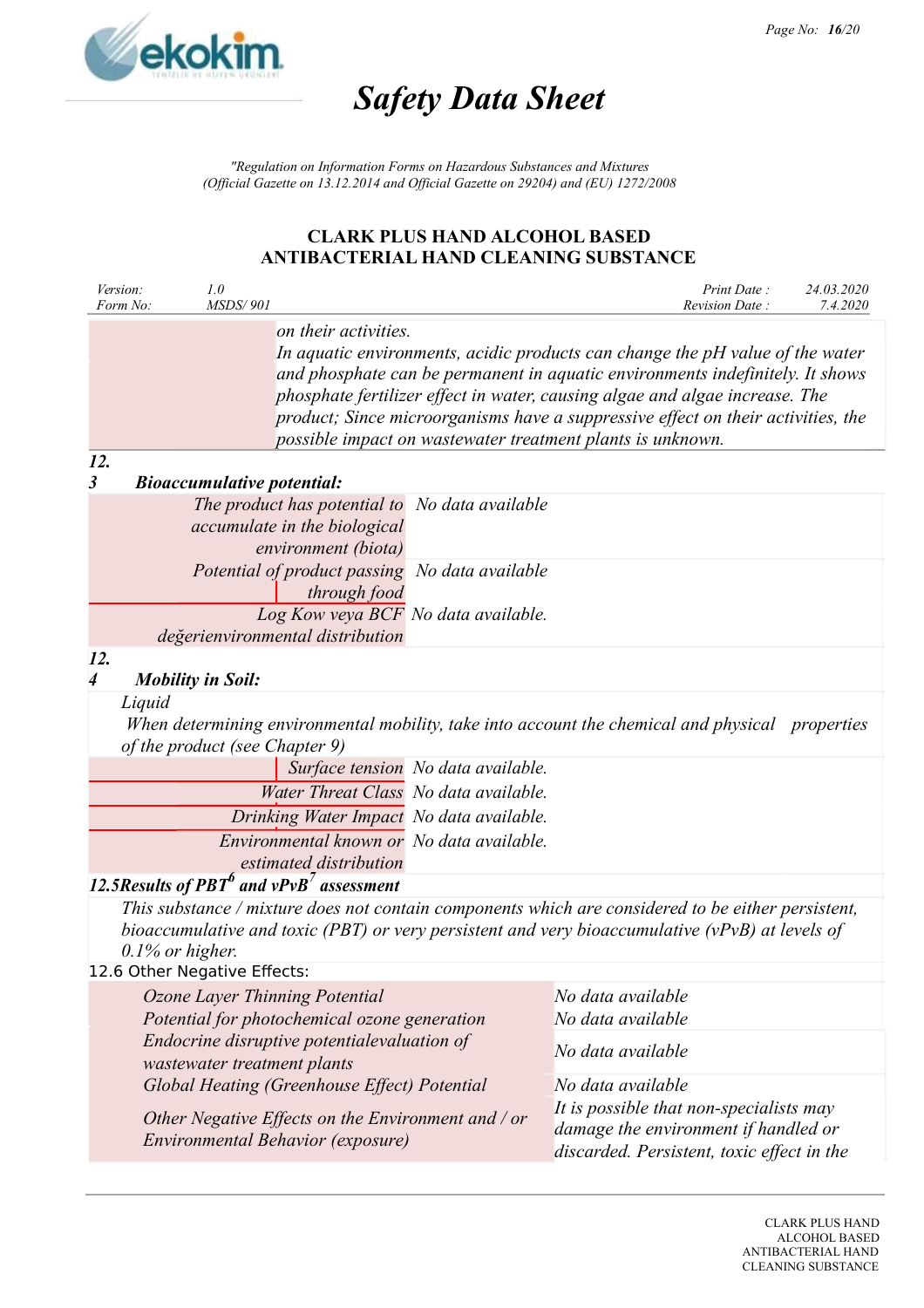

*"Regulation on Information Forms on Hazardous Substances and Mixtures (Official Gazette on 13.12.2014 and Official Gazette on 29204) and (EU) 1272/2008*

### **CLARK PLUS HAND ALCOHOL BASED ANTIBACTERIAL HAND CLEANING SUBSTANCE**

| Version:<br>Form No: | 1.0<br><i>MSDS/901</i>                                                         |                   | Print Date:<br>Revision Date:          | 24.03.2020<br>7.4.2020 |
|----------------------|--------------------------------------------------------------------------------|-------------------|----------------------------------------|------------------------|
|                      |                                                                                |                   | aquatic environment.                   |                        |
|                      | $\cdot$ Bioaccumulation Potential:                                             |                   |                                        |                        |
|                      | Biological environment (biota)<br>accumulation potential                       |                   | Bioaccumulation potential is unlikely. |                        |
|                      | Potential - nutrients pass through                                             | No data available |                                        |                        |
|                      | Reference Values - Log $K_{ow}$ , $S_w$ and BCF <sup><math>\delta</math></sup> | No data available |                                        |                        |

### *12.7 Additional information*

*Measures against spreading to the accident area, transportation and disposal of waste See sections 6, 7, 13, 14 and 15 for more information.*

# *13. DISPOSAL CONSIDERATIONS*

### *13.1 Product / Packaging disposal*

*Waste and used packaging must be disposed of in accordance with official regulations.*

 *Prevent ground and underground waters, drinking water sources, standing and flowing water from mixing with sewerage.*

# *13.2 Contaminated packaging*

- *The product must be disposed of in accordance with official regulations.*
- *Do not allow the product to be packaged and disposed of with the household garbage. It is strictly forbidden to mix the product with sewerage and groundwater.*
- *In such cases, notify the authorities. It must be subjected to special treatment taking into account the instructions of the official authorities.*

# *13.3 European Waste Catalog and Hazardous Waste List Number:*

 *The identification of waste identification numbers / waste definitions should be made according to the EWC as specific to industry and processes.*

# *13.4 Uncleaned Packages:*

 *Empty the remains ,Destroy as unused product, You empty the remains. Dispose of as unused product Do not burn or burn light barrels or use cutting tools that generate light or generate sparks.*

# *13.5 Recommended Cleansing Material:*

*Regulatory requirements regarding the reuse or disposal of used packaging materials must be observed.*

#### *13.6 Additional Information:*

*See national and international legislation on waste, Do not dispose of the product without checking the waste regulations, For safe handling methods, see Chapter 7.*

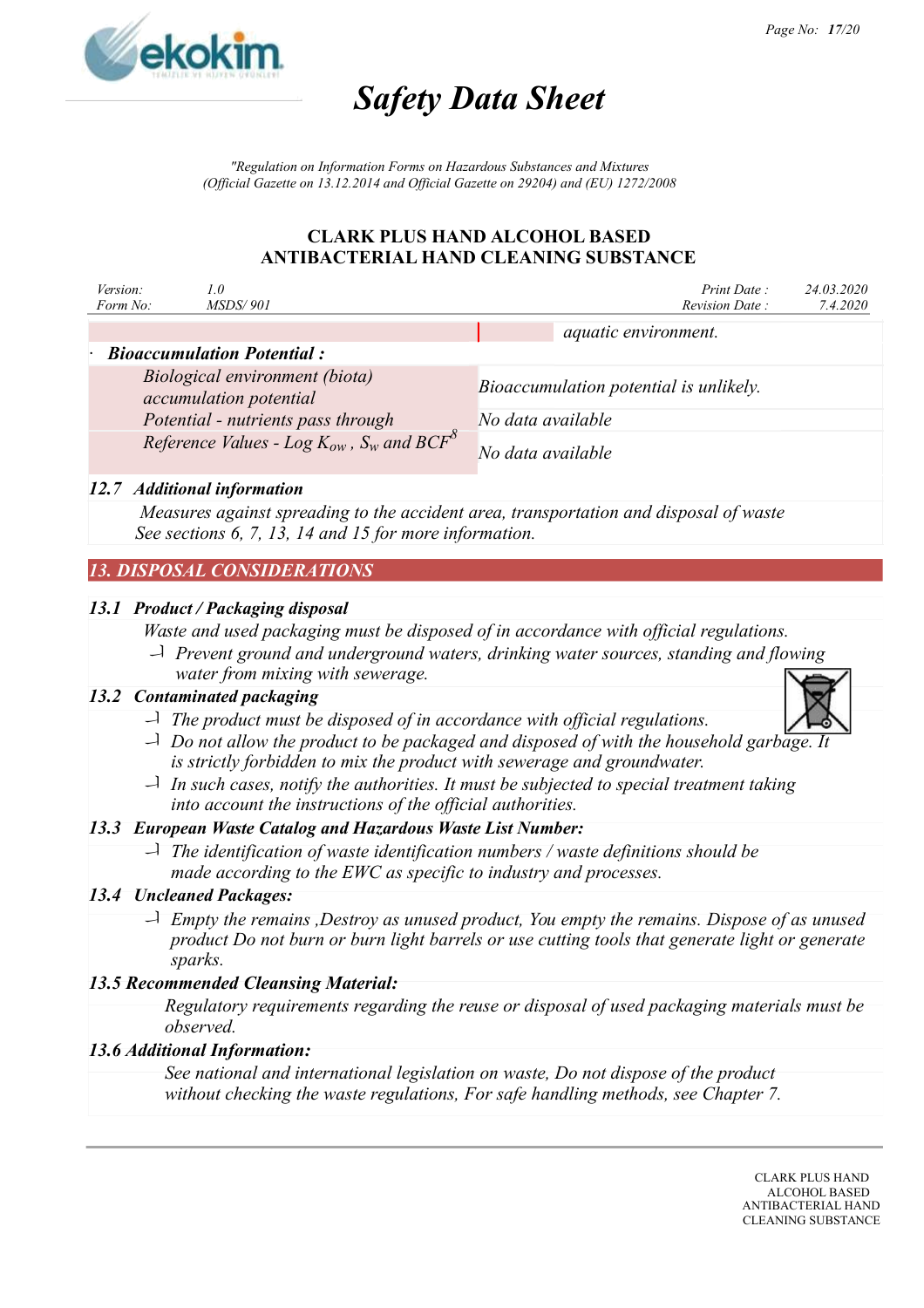

*"Regulation on Information Forms on Hazardous Substances and Mixtures (Official Gazette on 13.12.2014 and Official Gazette on 29204) and (EU) 1272/2008*

#### **CLARK PLUS HAND ALCOHOL BASED ANTIBACTERIAL HAND CLEANING SUBSTANCE**

| Version:<br>Form No:         | 1.0<br><b>MSDS/901</b>           |                                                                                                                                                  |                                           |                         | 24.03.2020<br>Print Date:<br>7.4.2020<br>Revision Date: |
|------------------------------|----------------------------------|--------------------------------------------------------------------------------------------------------------------------------------------------|-------------------------------------------|-------------------------|---------------------------------------------------------|
|                              | <b>14. TRANSPORT INFORMATION</b> |                                                                                                                                                  |                                           |                         |                                                         |
|                              |                                  |                                                                                                                                                  | UN 1170- ETHANOL (ETHYL ALCOHOL) or       |                         |                                                         |
|                              |                                  |                                                                                                                                                  | ETHANOL SOLUTION (ETHYL ALCOHOL SOLUTION) |                         |                                                         |
|                              |                                  | $ADR^9/RID^{10}$                                                                                                                                 | $ADNR$ <sup>II</sup>                      | $IMDG^{12}$             | ICAO <sup>13</sup> /IATA <sup>14</sup>                  |
| <b>TRANSPORTATION</b>        |                                  | <b>HIGHWAY</b>                                                                                                                                   | <b>RIVER CHANNEL</b>                      | <b>SEAWAY</b>           | <b>AIRLINE</b>                                          |
| 14.1. UN/ID No.              |                                  | 1170                                                                                                                                             | 1170                                      | 1170                    | 1170                                                    |
|                              | <b>14.2. PROPER SHIPPING</b>     | UN 1170- ETHANOL (ETHYL ALCOHOL) or                                                                                                              |                                           |                         |                                                         |
| <b>NAME</b>                  |                                  |                                                                                                                                                  | ETHANOL SOLUTION (ETHYL ALCOHOL SOLUTION) |                         |                                                         |
| <b>SYMBOL</b>                |                                  |                                                                                                                                                  | <b>ANNAN A</b>                            |                         |                                                         |
| 14.3. CLASS                  |                                  | $\overline{\mathbf{3}}$                                                                                                                          | $\overline{\mathbf{3}}$                   | $\overline{\mathbf{3}}$ | $\overline{3}$                                          |
|                              | <b>14.4 PACKAGING GROUP</b>      | $I\!I$                                                                                                                                           | $I\!I$                                    | $I\!I$                  | II                                                      |
| <b>LABELLING NO</b>          |                                  | 3                                                                                                                                                | $\overline{\mathbf{3}}$                   | $\overline{\mathbf{3}}$ | $\mathfrak{Z}$                                          |
|                              | <b>CLASSIFICATION CODE</b>       | 80                                                                                                                                               | $\overline{\phantom{a}}$                  |                         |                                                         |
| <b>HAZARD NO (HIN NO)</b>    |                                  |                                                                                                                                                  |                                           |                         |                                                         |
| <b>PASSENGER &amp; CARGO</b> |                                  |                                                                                                                                                  |                                           |                         |                                                         |
|                              | AIRCRAFT MAXIMUM NET             |                                                                                                                                                  |                                           |                         |                                                         |
| <i><b>OUANTITY</b></i>       |                                  |                                                                                                                                                  |                                           |                         |                                                         |
| 14.5 EmS                     |                                  |                                                                                                                                                  |                                           | $F-E$ ; $S-D$           |                                                         |
| <b>14.6 MARINE Pollutant</b> |                                  |                                                                                                                                                  |                                           | No                      |                                                         |
| <b>Road Transport Notes:</b> |                                  | The product does not have international regulations on the transport of dangerous goods (IMDG, IATA, ADR / RID). A warning sign for transport is |                                           |                         |                                                         |

*also not required.*

# *15.REGULATORY INFORMATION*

#### *15.1 Safety, health and environmental regulations / legislation specific for the substance or mixture*

- *Product; Classified and labeled according to the procedures and principles stipulated in the "Regulation on the Classification, Labeling and Packaging of the Products and Mixtures" and "in the EU legislation"*
- *Examine the following regulations for other national measures that may be relevant to legislation or interest for the implementation of the provisions of this safety data sheet.*
- *Regulation on Safety Data Sheets for Hazardous Substances and Mixtures*
- *Regulation on the Classification, Labeling and Packaging of Matter and Mixtures*
- *Regulation on the Restriction and Prohibition of Hazardous Substances and Mixtures*
- *Law on Occupational Health and Safety*
- *Regulation on Health and Safety Precautions in Carcinogenic and Mutagenic Activities*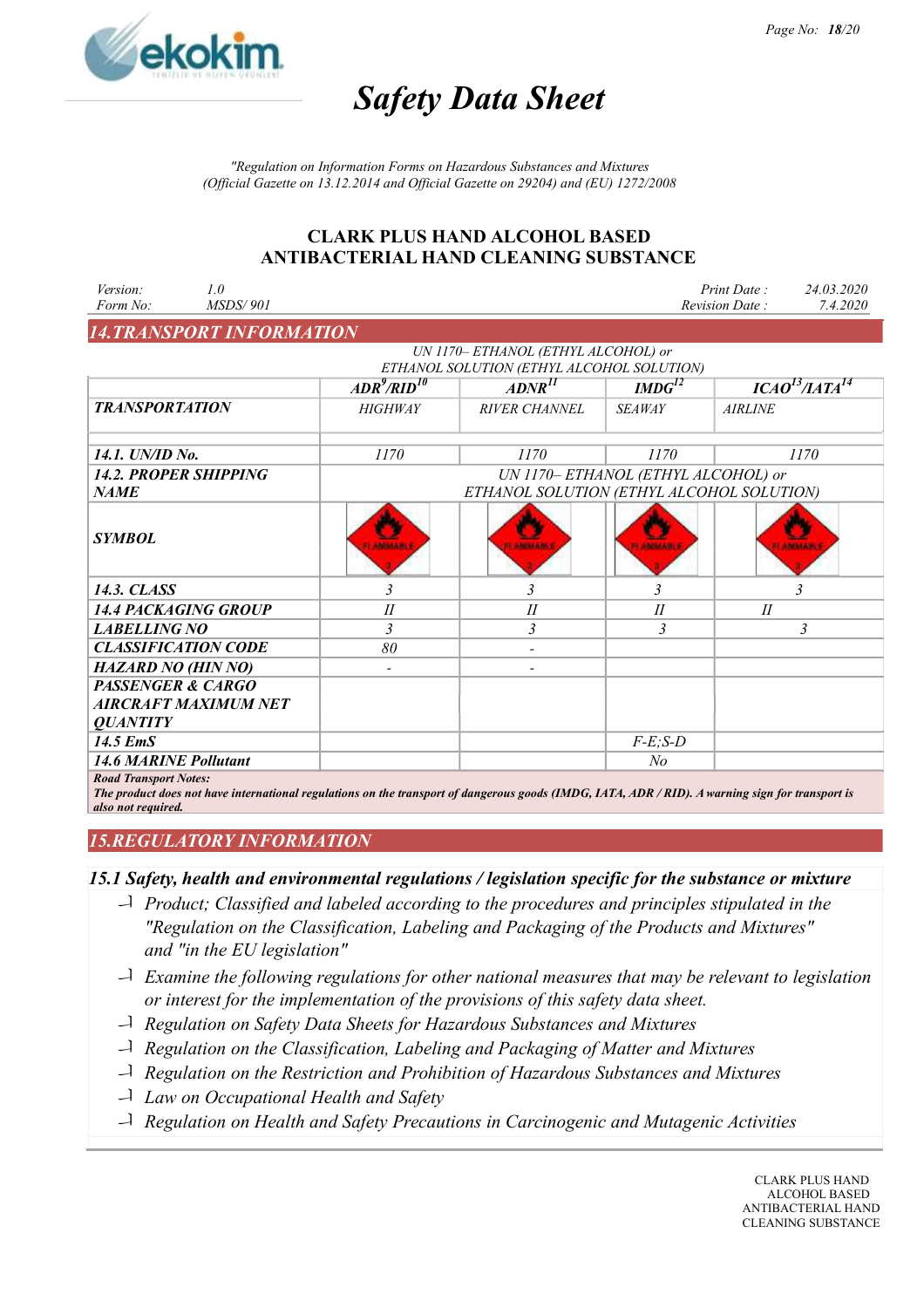

*"Regulation on Information Forms on Hazardous Substances and Mixtures (Official Gazette on 13.12.2014 and Official Gazette on 29204) and (EU) 1272/2008*

### **CLARK PLUS HAND ALCOHOL BASED ANTIBACTERIAL HAND CLEANING SUBSTANCE**

| Version: | 1.0             | Print Date:    | 24.03.2020 |
|----------|-----------------|----------------|------------|
| Form No: | <i>MSDS/901</i> | Revision Date: | 1.2020     |
|          |                 |                |            |

- *Regulation on Health and Safety Precautions in Working with Chemical Substances*
- *Regulation on the Use of Personal Protective Equipment in Workplaces*
- *Hand Carrying Works Regulation*
- *Waste Management Regulation*

· *Regulation on the Prevention and Reduction of Major Industrial Accidents*

### *16.OTHER INFORMATION*

#### *16.1 Other information*

*This document has been prepared and documented in accordance with the provisions of Regulation (EC) No 1907/2006 (REACH) and ISO 11014-1, "Regulation on Safety Data Sheets for Hazardous Substances and Mixtures" dated December 13, 2014 and approved. Expert Accreditation No: TÜV/11.09.01*

#### *16.2 Related Person*

*Hülya AKOBA*

- *16.3 Reason of re-issue*
	- *First issue*

#### *16.4 Relevant , H (number and full text):*

*H226 Flammable liquid and vapour*

- *H319 Causes serious eye irritation*
- *H336 May cause drowsiness or dizziness*

#### *16.5Classification For Mixtures And Used Evaluation Method According To ;*

*December 13, 2014 and 29204 were regulated according to the regulation.*

*16.6 Explanations on the Methods of Classification of Hazardous Dissatisfaction (Which of the methods of assessing the information set out in Article 11 of the Regulation on Classification, Labeling and Packaging of Materials and Mixtures are used for classification purposes)*

# *16.7 Other Topics:*

- *Contact our sales department for suggestions on safe use of the product.*
- *Contact our sales department for recommended limitations on the use of the product and for non-legal recommendations.*

• *It is advisable to obtain appropriate training for workers to read and use safety data sheets and labeling information in a clear way, in order to protect the human health and environment against product exposure and general safety culture.*

• *Key information sources used in the arrangement of this safety data sheet;*

- *Safety Information Form / Forms prepared by the manufacturer for the product*
- *"Regulation on Safety Data Sheets for Hazardous Substances and Mixtures" and annexes,*